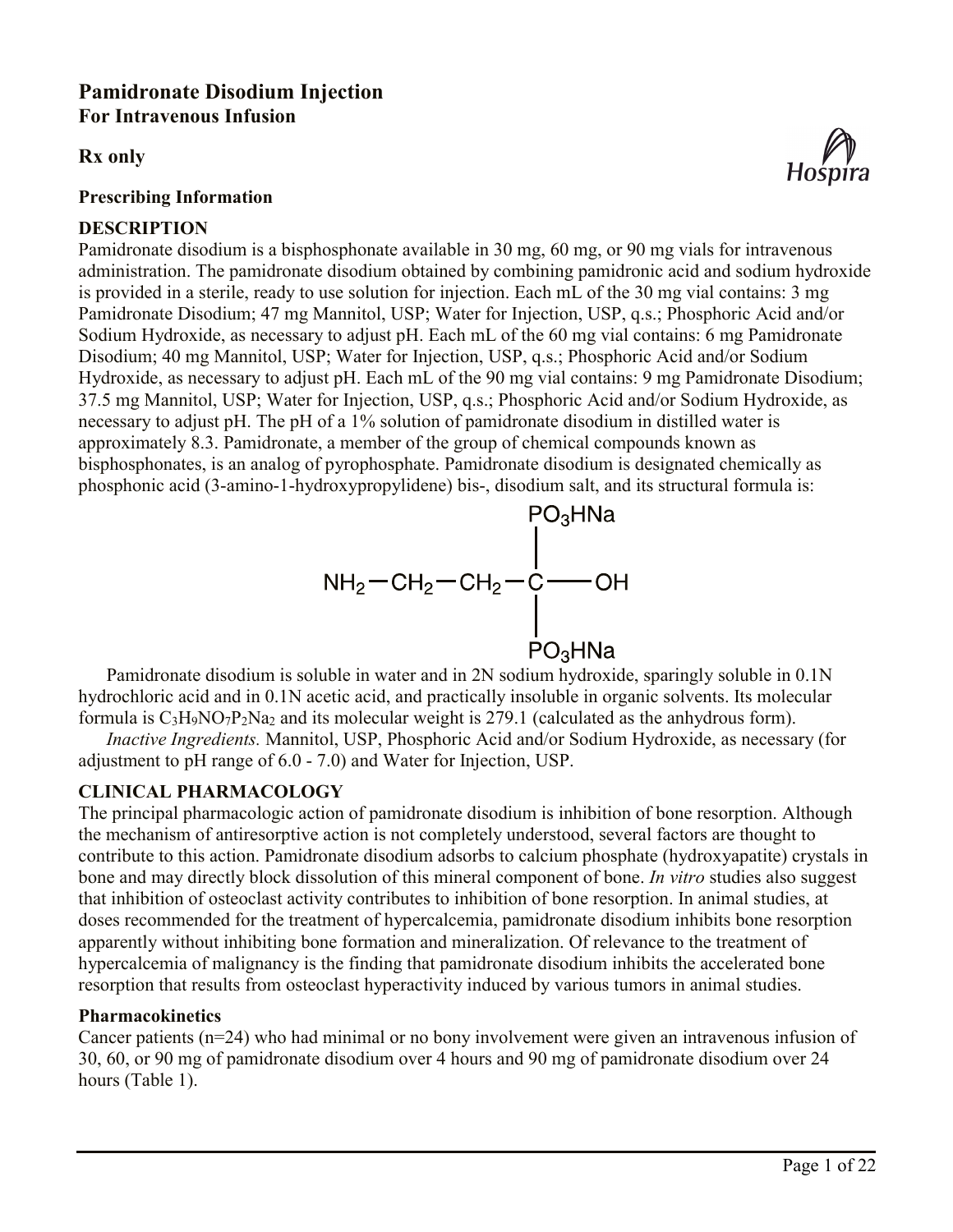# **Distribution**

The mean  $\pm$  SD body retention of pamidronate was calculated to be 54  $\pm$  16% of the dose over 120 hours.

# **Metabolism**

Pamidronate is not metabolized and is exclusively eliminated by renal excretion.

## **Excretion**

After administration of 30, 60, and 90 mg of pamidronate disodium over 4 hours, and 90 mg of pamidronate disodium over 24 hours, an overall mean  $\pm$  SD of 46  $\pm$  16% of the drug was excreted unchanged in the urine within 120 hours. Cumulative urinary excretion was linearly related to dose. The mean  $\pm$  SD elimination half-life is 28  $\pm$  7 hours. Mean  $\pm$  SD total and renal clearances of pamidronate were  $107 \pm 50$  mL/min and  $49 \pm 28$  mL/min, respectively. The rate of elimination from bone has not been determined.

## **Special Populations**

There are no data available on the effects of age, gender, or race on the pharmacokinetics of pamidronate.

# *Pediatric*

Pamidronate is not labeled for use in the pediatric population.

## *Renal Insufficiency*

The pharmacokinetics of pamidronate were studied in cancer patients  $(n=19)$  with normal and varying degrees of renal impairment. Each patient received a single 90 mg dose of pamidronate disodium infused over 4 hours. The renal clearance of pamidronate in patients was found to closely correlate with creatinine clearance (see Figure 1). A trend toward a lower percentage of drug excreted unchanged in urine was observed in renally impaired patients. Adverse experiences noted were not found to be related to changes in renal clearance of pamidronate. Given the recommended dose, 90 mg infused over 4 hours, excessive accumulation of pamidronate in renally impaired patients is not anticipated if pamidronate disodium is administered on a monthly basis.

### **Figure 1: Pamidronate renal clearance as a function of creatinine clearance in patients with normal and impaired renal function.**

The lines are the mean prediction line and 95% confidence intervals.<br>Pamidronate Renal CL vs CLcr

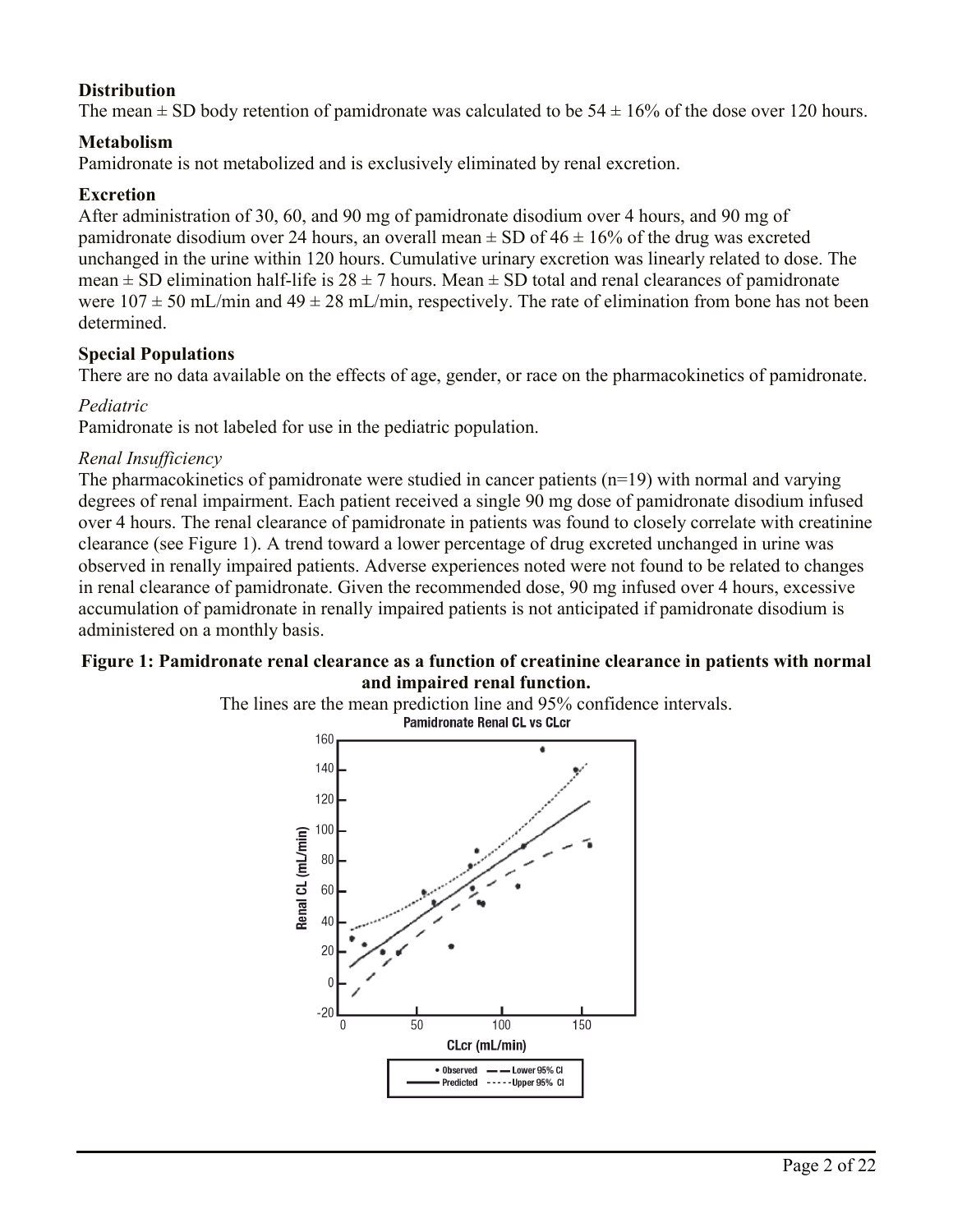# *Hepatic Insufficiency*

The pharmacokinetics of pamidronate were studied in male cancer patients at risk for bone metastases with normal hepatic function ( $n=6$ ) and mild to moderate hepatic dysfunction ( $n=7$ ). Each patient received a single 90 mg dose of pamidronate disodium infused over 4 hours. Although there was a statistically significant difference in the pharmacokinetics between patients with normal and impaired hepatic function, the difference was not considered clinically relevant. Patients with hepatic impairment exhibited higher mean AUC (53%) and  $C_{\text{max}}$  (29%), and decreased plasma clearance (33%) values. Nevertheless, pamidronate was still rapidly cleared from the plasma. Drug levels were not detectable in patients by 12 to 36 hours after drug infusion. Because pamidronate disodium is administered on a monthly basis, drug accumulation is not expected. No changes in pamidronate disodium dosing regimen are recommended for patients with mild to moderate abnormal hepatic function. Pamidronate disodium has not been studied in patients with severe hepatic impairment.

### *Drug-Drug Interactions*

There are no human pharmacokinetic data for drug interactions with pamidronate disodium.

|                                  |                       | (11–0 IOI CACII 21 OUP) |                        |                   |
|----------------------------------|-----------------------|-------------------------|------------------------|-------------------|
|                                  | Maximum               |                         |                        |                   |
| Dose                             | Concentration         | Percent of dose         | <b>Total Clearance</b> | Renal Clearance   |
| (infusion rate)                  | (meg/mL)              | excreted in urine       | (mL/min)               | (mL/min)          |
| $30 \text{ mg} (4 \text{ hrs})$  | $0.73(0.14, 19.1\%)$  | 43.9 (14.0, 31.9%)      | 136 (44, 32.4%)        | 58 (27, 46.5%)    |
| $60 \text{ mg}$ (4 hrs)          | $1.44(0.57, 39.6\%)$  | 47.4 (47.4, 54.4%)      | 88 (56, 63.6%)         | 42 $(28, 66.7\%)$ |
| $90 \text{ mg} (4 \text{ hrs})$  | $2.61(0.74, 28.3\%)$  | 45.3 (25.8, 56.9%)      | 103 (37, 35.9%)        | 44 (16, 36.4%)    |
| $90 \text{ mg} (24 \text{ hrs})$ | $1.38(1.97, 142.7\%)$ | $47.5(10.2, 21.5\%)$    | $101(58, 57.4\%)$      | 52 (42, 80.8%)    |

**Table 1 Mean (SD, CV%) Pamidronate Pharmacokinetic Parameters in Cancer Patients (n=6 for each group)**

After intravenous administration of radiolabeled pamidronate in rats, approximately 50% to 60% of the compound was rapidly adsorbed by bone and slowly eliminated from the body by the kidneys. In rats given 10 mg/kg bolus injections of radiolabeled pamidronate disodium, approximately 30% of the compound was found in the liver shortly after administration and was then redistributed to bone or eliminated by the kidneys over 24 to 48 hours. Studies in rats injected with radiolabeled pamidronate disodium showed that the compound was rapidly cleared from the circulation and taken up mainly by bones, liver, spleen, teeth, and tracheal cartilage. Radioactivity was eliminated from most soft tissues within 1 to 4 days; was detectable in liver and spleen for 1 and 3 months, respectively; and remained high in bones, trachea, and teeth for 6 months after dosing. Bone uptake occurred preferentially in areas of high bone turnover. The terminal phase of elimination half-life in bone was estimated to be approximately 300 days.

## **Pharmacodynamics**

Serum phosphate levels have been noted to decrease after administration of pamidronate disodium, presumably because of decreased release of phosphate from bone and increased renal excretion as parathyroid hormone levels, which are usually suppressed in hypercalcemia associated with malignancy, return toward normal. Phosphate therapy was administered in 30% of the patients in response to a decrease in serum phosphate levels. Phosphate levels usually returned toward normal within 7 to 10 days.

Urinary calcium/creatinine and urinary hydroxyproline/creatinine ratios decrease and usually return to within or below normal after treatment with pamidronate disodium. These changes occur within the first week after treatment, as do decreases in serum calcium levels, and are consistent with an antiresorptive pharmacologic action.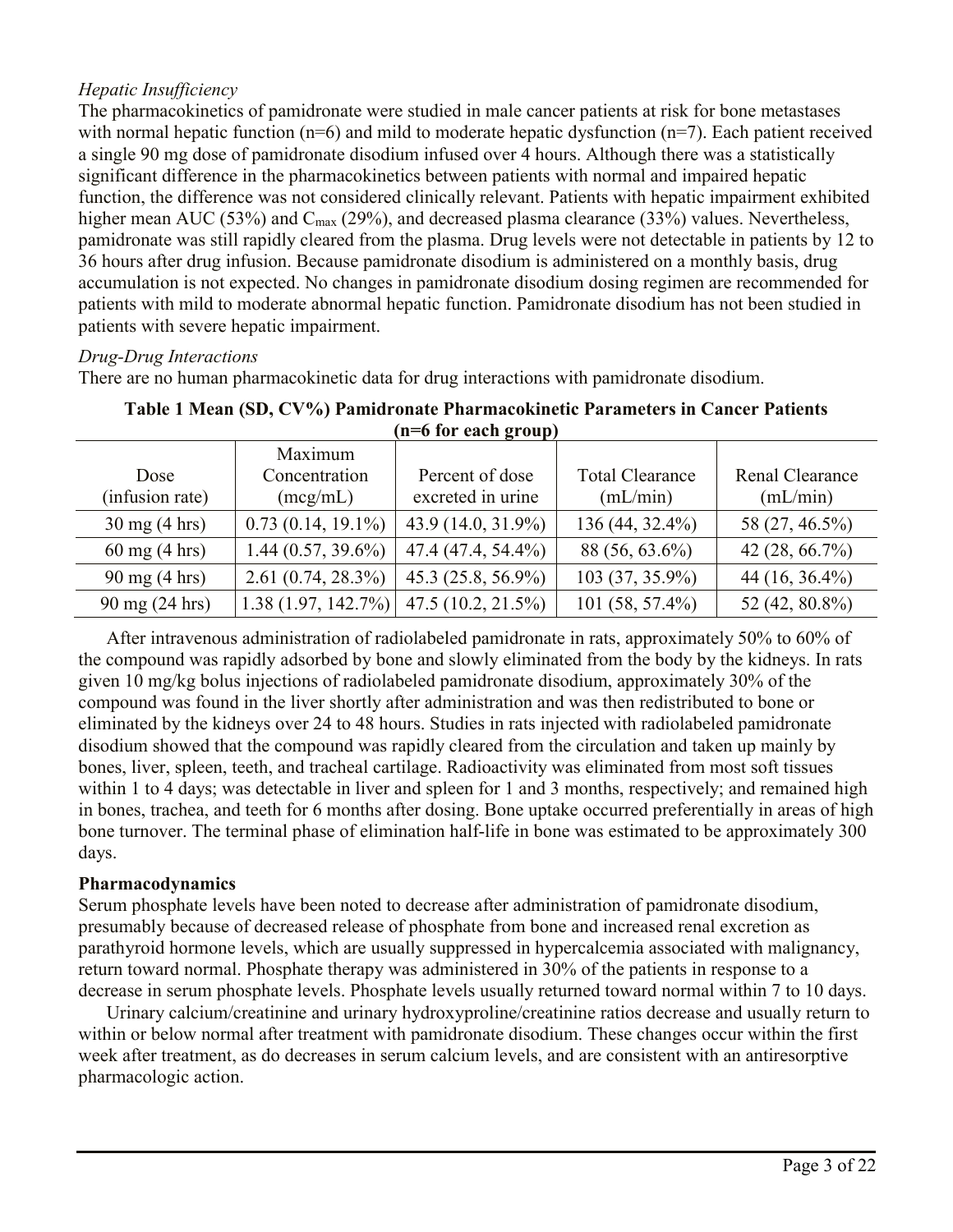## **Hypercalcemia of Malignancy**

Osteoclastic hyperactivity resulting in excessive bone resorption is the underlying pathophysiologic derangement in metastatic bone disease and hypercalcemia of malignancy. Excessive release of calcium into the blood as bone is resorbed results in polyuria and gastrointestinal disturbances, with progressive dehydration and decreasing glomerular filtration rate. This, in turn, results in increased renal resorption of calcium, setting up a cycle of worsening systemic hypercalcemia. Correction of excessive bone resorption and adequate fluid administration to correct volume deficits are therefore essential to the management of hypercalcemia.

Most cases of hypercalcemia associated with malignancy occur in patients who have breast cancer; squamous-cell tumors of the lung or head and neck; renal-cell carcinoma; and certain hematologic malignancies, such as multiple myeloma and some types of lymphomas. A few less-common malignancies, including vasoactive intestinal-peptide-producing tumors and cholangiocarcinoma, have a high incidence of hypercalcemia as a metabolic complication. Patients who have hypercalcemia of malignancy can generally be divided into two groups, according to the pathophysiologic mechanism involved.

In humoral hypercalcemia, osteoclasts are activated and bone resorption is stimulated by factors such as parathyroid-hormone-related protein, which are elaborated by the tumor and circulate systemically. Humoral hypercalcemia usually occurs in squamous-cell malignancies of the lung or head and neck or in genitourinary tumors such as renal-cell carcinoma or ovarian cancer. Skeletal metastases may be absent or minimal in these patients.

Extensive invasion of bone by tumor cells can also result in hypercalcemia due to local tumor products that stimulate bone resorption by osteoclasts. Tumors commonly associated with locally mediated hypercalcemia include breast cancer and multiple myeloma.

Total serum calcium levels in patients who have hypercalcemia of malignancy may not reflect the severity of hypercalcemia, since concomitant hypoalbuminemia is commonly present. Ideally, ionized calcium levels should be used to diagnose and follow hypercalcemic conditions; however, these are not commonly or rapidly available in many clinical situations. Therefore, adjustment of the total serum calcium value for differences in albumin levels is often used in place of measurement of ionized calcium; several nomograms are in use for this type of calculation (see **DOSAGE AND ADMINISTRATION**).

#### *Clinical Trials*

In one double-blind clinical trial, 52 patients who had hypercalcemia of malignancy were enrolled to receive 30 mg, 60 mg, or 90 mg of pamidronate disodium as a single 24-hour intravenous infusion if their corrected serum calcium levels were  $\geq 12.0$  mg/dL after 48 hours of saline hydration.

The mean baseline-corrected serum calcium for the 30 mg, 60 mg, and 90 mg groups were 13.8 mg/dL, 13.8 mg/dL, and 13.3 mg/dL, respectively.

The majority of patients (64%) had decreases in albumin-corrected serum calcium levels by 24 hours after initiation of treatment. Mean-corrected serum calcium levels at days 2 to 7 after initiation of treatment with pamidronate disodium were significantly reduced from baseline in all three dosage groups. As a result, by 7 days after initiation of treatment with pamidronate disodium, 40%, 61%, and 100% of the patients receiving 30 mg, 60 mg, and 90 mg of pamidronate disodium, respectively, had normalcorrected serum calcium levels. Many patients (33% to 53%) in the 60 mg and 90 mg dosage groups continued to have normal-corrected serum calcium levels, or a partial response  $(≥ 15%$  decrease of corrected serum calcium from baseline), at Day 14.

In a second double-blind, controlled clinical trial, 65 cancer patients who had corrected serum calcium levels of  $\geq 12.0$  mg/dL after at least 24 hours of saline hydration were randomized to receive either 60 mg of pamidronate disodium as a single 24-hour intravenous infusion or 7.5 mg/kg of etidronate disodium as a 2-hour intravenous infusion daily for 3 days. Thirty patients were randomized to receive pamidronate disodium and 35 to receive etidronate disodium.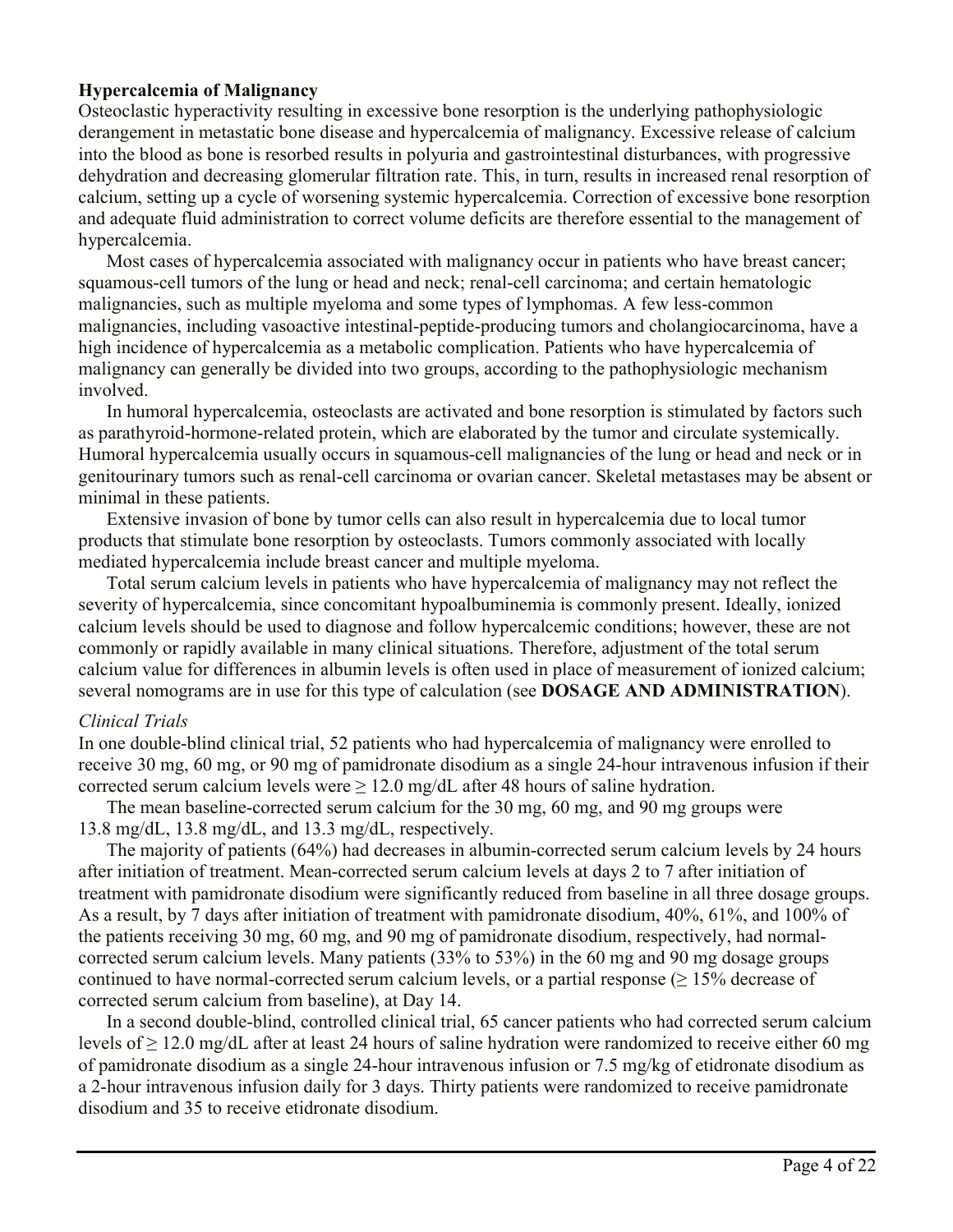The mean baseline-corrected serum calcium for the pamidronate disodium 60 mg and etidronate disodium groups were 14.6 mg/dL and 13.8 mg/dL, respectively.

By Day 7, 70% of the patients in the pamidronate disodium group and 41% of the patients in the etidronate disodium group had normal-corrected serum calcium levels (P<0.05). When partial responders (≥15% decrease of serum calcium from baseline) were also included, the response rates were 97% for the pamidronate disodium group and 65% for the etidronate disodium group (P<0.01). Mean-corrected serum calcium for the pamidronate disodium and etidronate disodium groups decreased from baseline values to 10.4 and 11.2 mg/dL, respectively, on Day 7. At Day 14, 43% of patients in the pamidronate disodium group and 18% of patients in the etidronate disodium group still had normal-corrected serum calcium levels, or maintenance of a partial response. For responders in the pamidronate disodium and etidronate disodium groups, the median duration of response was similar (7 and 5 days, respectively). The time course of effect on corrected serum calcium is summarized in the following table.

|           | Change in Corrected Serum Calcium by Time from Initiation of Treatment |                                                              |            |  |  |  |  |
|-----------|------------------------------------------------------------------------|--------------------------------------------------------------|------------|--|--|--|--|
| Time (hr) |                                                                        | Mean Change from Baseline in Corrected Serum Calcium (mg/dL) |            |  |  |  |  |
|           | Pamidronate Disodium                                                   | Etidronate Disodium                                          | $P-value1$ |  |  |  |  |
| Baseline  | 14.6                                                                   | 13.8                                                         |            |  |  |  |  |
| 24        | $-0.3$                                                                 | $-0.5$                                                       |            |  |  |  |  |
| 48        | $-1.5$                                                                 | $-1.1$                                                       |            |  |  |  |  |
| 72        | $-2.6$                                                                 | $-2.0$                                                       |            |  |  |  |  |
| 96        | $-3.5$                                                                 | $-2.0$                                                       | < 0.01     |  |  |  |  |
| 168       | $-4.1$                                                                 | $-2.5$                                                       | < 0.01     |  |  |  |  |

**Change in Corrected Serum Calcium by Time from Initiation of Treatment**

<sup>1</sup> Comparison between treatment groups.

In a third multicenter, randomized, parallel double-blind trial, a group of 69 cancer patients with hypercalcemia was enrolled to receive 60 mg of pamidronate disodium as a 4- or 24-hour infusion, which was compared to a saline-treatment group. Patients who had a corrected serum calcium level of  $\geq$  12.0 mg/dL after 24 hours of saline hydration were eligible for this trial.

The mean baseline-corrected serum calcium levels for pamidronate disodium 60 mg 4-hour infusion, pamidronate disodium 60 mg 24-hour infusion, and saline infusion were 14.2 mg/dL, 13.7 mg/dL, and 13.7 mg/dL, respectively.

By Day 7 after initiation of treatment, 78%, 61%, and 22% of the patients had normal-corrected serum calcium levels for the 60 mg 4-hour infusion, 60 mg 24-hour infusion, and saline infusion, respectively. At Day 14, 39% of the patients in the pamidronate disodium 60 mg 4-hour infusion group and 26% of the patients in the pamidronate disodium 60 mg 24-hour infusion group had normal-corrected serum calcium levels or maintenance of a partial response.

For responders, the median duration of complete responses was 4 days and 6.5 days for pamidronate disodium 60 mg 4-hour infusion and pamidronate disodium 60 mg 24-hour infusion, respectively.

In all three trials, patients treated with pamidronate disodium had similar response rates in the presence or absence of bone metastases. Concomitant administration of furosemide did not affect response rates.

Thirty-two patients who had recurrent or refractory hypercalcemia of malignancy were given a second course of 60 mg of pamidronate disodium over a 4- or 24-hour period. Of these, 41% showed a complete response and 16% showed a partial response to the retreatment, and these responders had about a 3 mg/dL fall in mean-corrected serum calcium levels 7 days after retreatment.

In a fourth multicenter, randomized, double-blind trial, 103 patients with cancer and hypercalcemia (corrected serum calcium  $\geq 12.0$  mg/dL) received 90 mg of pamidronate disodium as a 2-hour infusion. The mean baseline corrected serum calcium was 14.0 mg/dL. Patients were not required to receive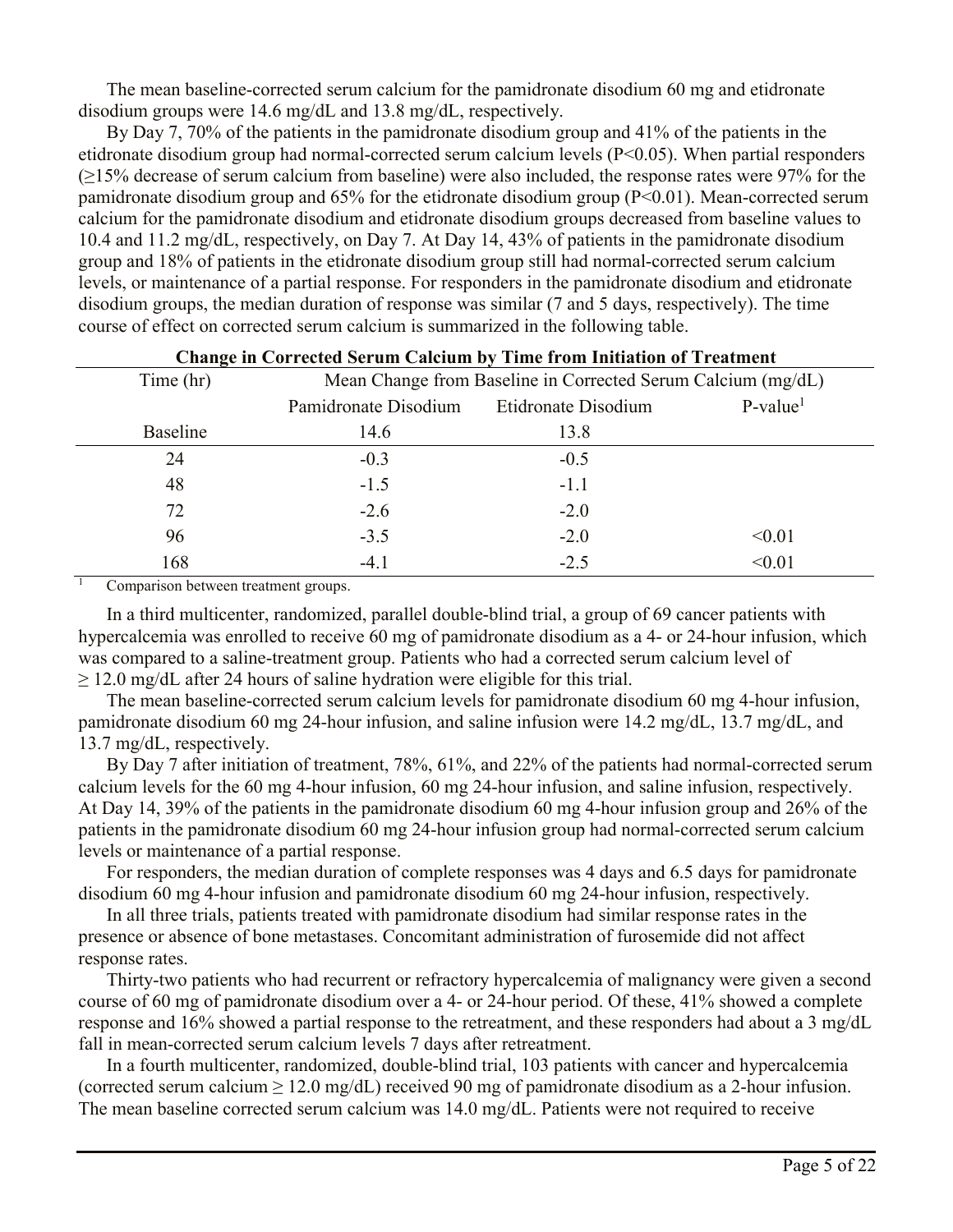intravenous hydration prior to drug administration, but all subjects did receive at least 500 mL of intravenous saline hydration concomitantly with the pamidronate infusion. By Day 10 after drug infusion, 70% of patients had normal corrected serum calcium levels (<10.8 mg/dL).

# **Paget's Disease**

Paget's disease of bone (osteitis deformans) is an idiopathic disease characterized by chronic, focal areas of bone destruction complicated by concurrent excessive bone repair, affecting one or more bones. These changes result in thickened but weakened bones that may fracture or bend under stress. Signs and symptoms may be bone pain, deformity, fractures, neurological disorders resulting from cranial and spinal nerve entrapment and from spinal cord and brain stem compression, increased cardiac output to the involved bone, increased serum alkaline phosphatase levels (reflecting increased bone formation) and/or urine hydroxyproline excretion (reflecting increased bone resorption).

# *Clinical Trials*

In one double-blind clinical trial, 64 patients with moderate to severe Paget's disease of bone were enrolled to receive 5 mg, 15 mg, or 30 mg of pamidronate disodium as a single 4-hour infusion on 3 consecutive days, for total doses of 15 mg, 45 mg, and 90 mg of pamidronate disodium.

The mean baseline serum alkaline phosphatase levels were 1409 U/L, 983 U/L, and 1085 U/L, and the mean baseline urine hydroxyproline/creatinine ratios were 0.25, 0.19, and 0.19 for the 15 mg, 45 mg, and 90 mg groups, respectively.

The effects of pamidronate disodium on serum alkaline phosphatase (SAP) and urine hydroxyproline/creatinine ratios (UOHP/C) are summarized in the following table:

|            |                 | SAP                       |                 |                           | UOHP/C                    |                 |
|------------|-----------------|---------------------------|-----------------|---------------------------|---------------------------|-----------------|
| % Decrease | $15 \text{ mg}$ | $\frac{45 \text{ mg}}{2}$ | $90 \text{ mg}$ | $\frac{15 \text{ mg}}{2}$ | $\frac{45 \text{ mg}}{2}$ | $90 \text{ mg}$ |
| $\geq 50$  | 26              | 33                        | 60              |                           | $4^{\circ}$               | 72              |
| $\geq 30$  | 40              | ნა                        | 83              | 35                        | $5^{\circ}$               | 85              |

## **Percent of Patients with Significant % Decreases in SAP and UOHP/C**

The median maximum percent decreases from baseline in serum alkaline phosphatase and urine hydroxyproline/creatinine ratios were 25%, 41%, and 57%, and 25%, 47% and 61% for the 15 mg, 45 mg, and 90 mg groups, respectively. The median time to response ( $\geq$  50% decrease) for serum alkaline phosphatase was approximately 1 month for the 90 mg group, and the response duration ranged from 1 to 372 days.

No statistically significant differences between treatment groups, or statistically significant changes from baseline were observed for the bone pain response, mobility, and global evaluation in the 45 mg and 90 mg groups. Improvement in radiologic lesions occurred in some patients in the 90 mg group.

Twenty-five patients who had Paget's disease were retreated with 90 mg of pamidronate disodium. Of these, 44% had a  $\geq$  50% decrease in serum alkaline phosphatase from baseline after treatment, and 39% had  $a \geq 50\%$  decrease in urine hydroxyproline/creatinine ratio from baseline after treatment.

# **Osteolytic Bone Metastases of Breast Cancer and Osteolytic Lesions of Multiple Myeloma**

Osteolytic bone metastases commonly occur in patients with multiple myeloma or breast cancer. These cancers demonstrate a phenomenon known as osteotropism, meaning they possess an extraordinary affinity for bone. The distribution of osteolytic bone metastases in these cancers is predominantly in the axial skeleton, particularly the spine, pelvis, and ribs, rather than the appendicular skeleton, although lesions in the proximal femur and humerus are not uncommon. This distribution is similar to the red bone marrow in which slow blood flow possibly assists attachment of metastatic cells. The surface-to-volume ratio of trabecular bone is much higher than cortical bone, and therefore disease processes tend to occur more floridly in trabecular bone than at sites of cortical tissue.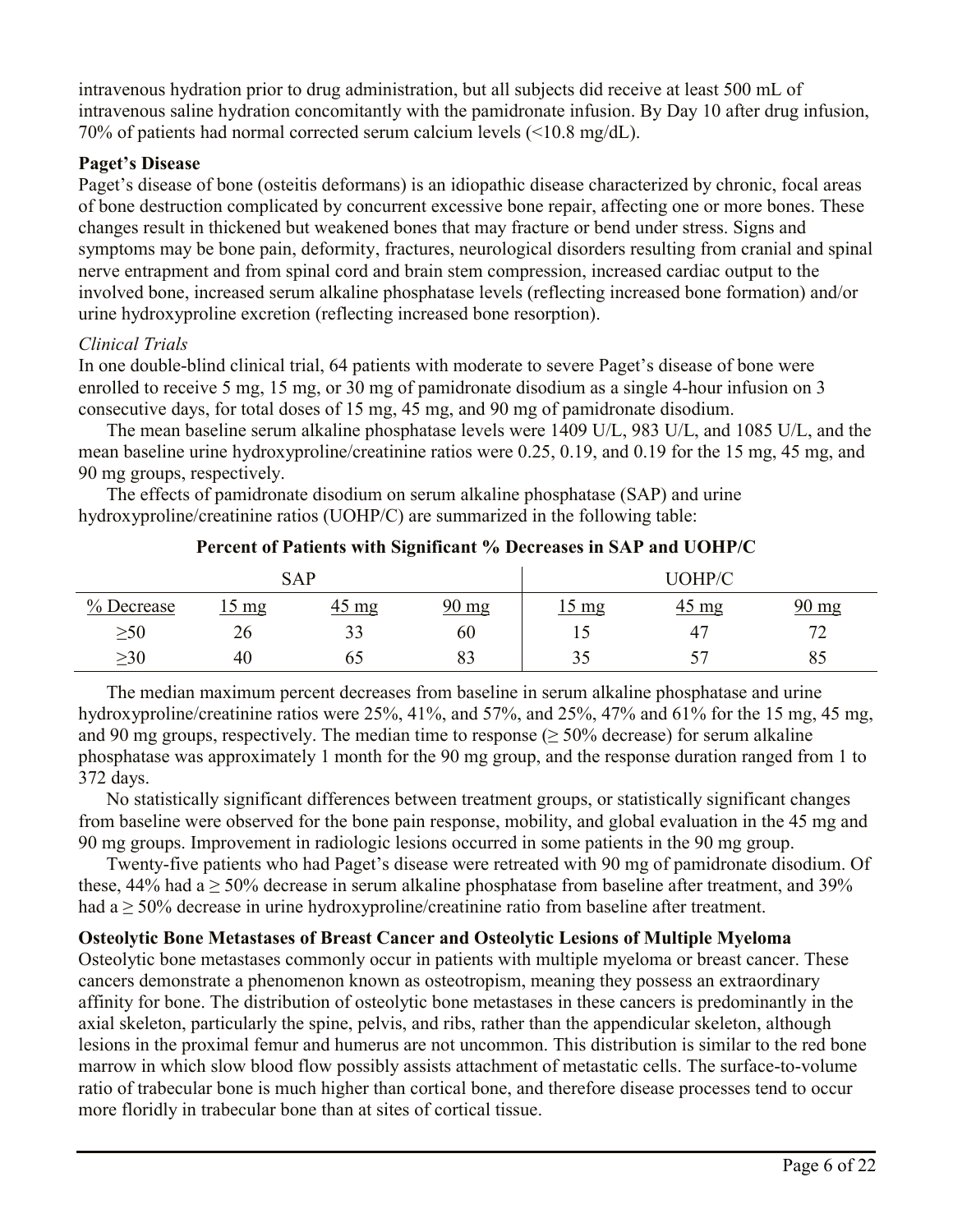These bone changes can result in patients having evidence of osteolytic skeletal destruction leading to severe bone pain that requires either radiation therapy or narcotic analgesics (or both) for symptomatic relief. These changes also cause pathologic fractures of bone in both the axial and appendicular skeleton. Axial skeletal fractures of the vertebral bodies may lead to spinal cord compression or vertebral body collapse with significant neurologic complications. Also, patients may experience episode(s) of hypercalcemia.

## *Clinical Trials*

In a double-blind, randomized, placebo-controlled trial, 392 patients with advanced multiple myeloma were enrolled to receive pamidronate disodium or placebo in addition to their underlying antimyeloma therapy to determine the effect of pamidronate disodium on the occurrence of skeletal-related events (SREs). SREs were defined as episodes of pathologic fractures, radiation therapy to bone, surgery to bone, and spinal cord compression. Patients received either 90 mg of pamidronate disodium or placebo as a monthly 4-hour intravenous infusion for 9 months. Of the 392 patients, 377 were evaluable for efficacy (196 pamidronate disodium, 181 placebo). The proportion of patients developing any SRE was significantly smaller in the pamidronate disodium group  $(24\% \text{ vs } 41\%, P<0.001)$ , and the mean skeletal morbidity rate (#SRE/year) was significantly smaller for pamidronate disodium patients than for placebo patients (mean: 1.1 vs 2.1, P<.02). The times to the first SRE occurrence, pathologic fracture, and radiation to bone were significantly longer in the pamidronate disodium group (P=.001, .006, and .046, respectively). Moreover, fewer pamidronate disodium patients suffered any pathologic fracture (17% vs 30%, P=.004) or needed radiation to bone (14% vs 22%, P=.049).

In addition, decreases in pain scores from baseline occurred at the last measurement for those pamidronate disodium patients with pain at baseline (P=.026) but not in the placebo group. At the last measurement, a worsening from baseline was observed in the placebo group for the Spitzer quality of life variable (P<.001) and ECOG performance status (P<.011) while there was no significant deterioration from baseline in these parameters observed in pamidronate disodium-treated patients.\*

After 21 months, the proportion of patients experiencing any skeletal event remained significantly smaller in the pamidronate disodium group than the placebo group  $(P=.015)$ . In addition, the mean skeletal morbidity rate (#SRE/year) was 1.3 vs 2.2 for pamidronate disodium patients vs placebo patients (P=.008), and time to first SRE was significantly longer in the pamidronate disodium group compared to placebo (P=.016). Fewer pamidronate disodium patients suffered vertebral pathologic fractures (16% vs 27%, P=.005). Survival of all patients was not different between treatment groups.

Two double-blind, randomized, placebo-controlled trials compared the safety and efficacy of 90 mg of pamidronate disodium infused over 2 hours every 3 to 4 weeks for 24 months to that of placebo in preventing SREs in breast cancer patients with osteolytic bone metastases who had one or more predominantly lytic metastases of at least 1 cm in diameter: one in patients being treated with antineoplastic chemotherapy and the second in patients being treated with hormonal antineoplastic therapy at trial entry.

382 patients receiving chemotherapy were randomized, 185 to pamidronate disodium and 197 to placebo. 372 patients receiving hormonal therapy were randomized, 182 to pamidronate disodium and 190 to placebo. All but three patients were evaluable for efficacy. Patients were followed for 24 months of therapy or until they went off study. Median duration of follow-up was 13 months in patients receiving chemotherapy and 17 months in patients receiving hormone therapy. Twenty-five percent of the patients in the chemotherapy study and 37% of the patients in the hormone therapy study received pamidronate disodium for 24 months. The efficacy results are shown in the table below: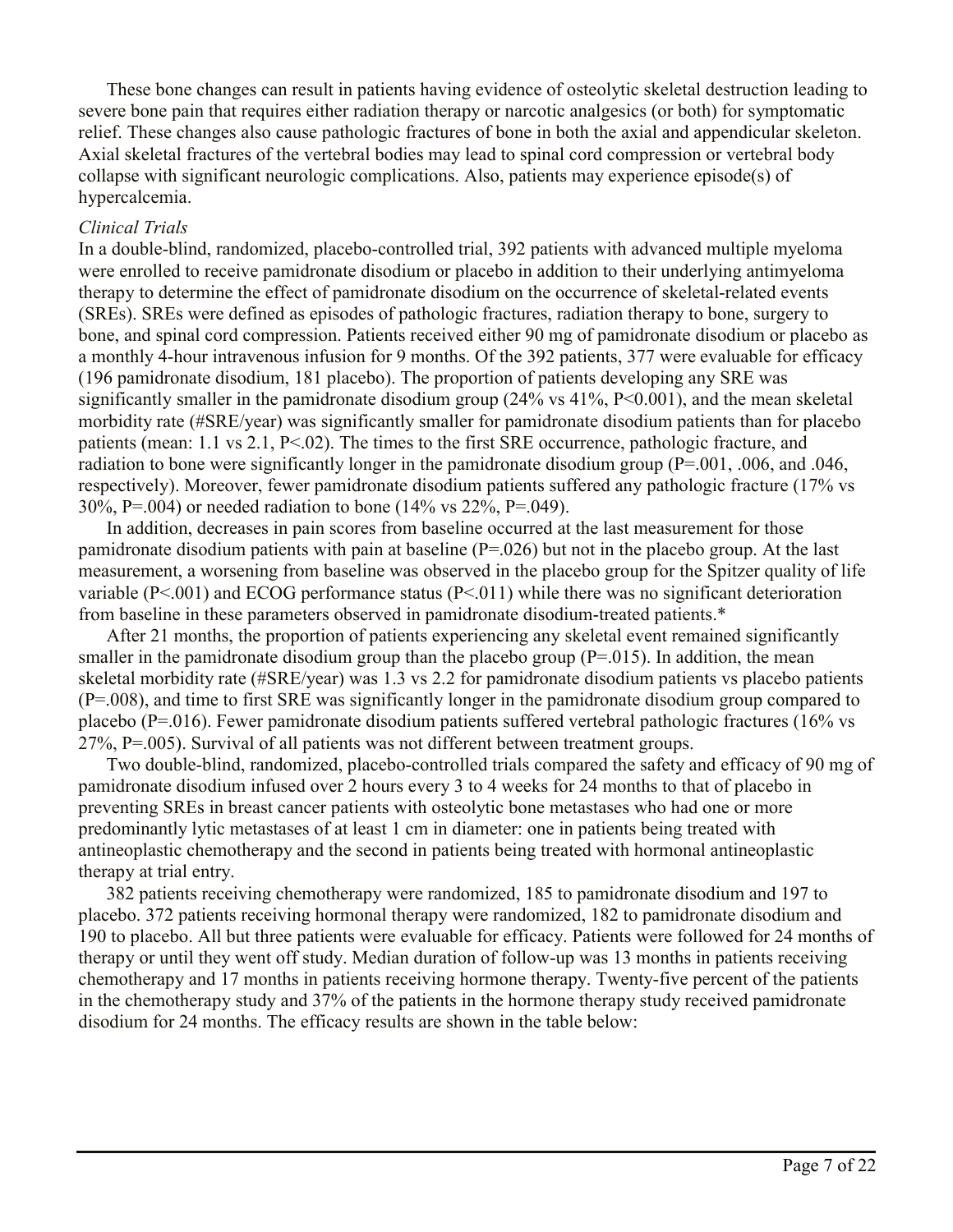|                           | <b>Breast Cancer Patients</b> |              |                        |                       |      |                  | <b>Breast Cancer Patients</b>     |              |                  |                  |      |                  |
|---------------------------|-------------------------------|--------------|------------------------|-----------------------|------|------------------|-----------------------------------|--------------|------------------|------------------|------|------------------|
|                           |                               |              | Receiving Chemotherapy |                       |      |                  | <b>Receiving Hormonal Therapy</b> |              |                  |                  |      |                  |
|                           |                               | Any SRE      | Radiation              |                       |      | Fractures        |                                   | Any SRE      | Radiation        |                  |      | Fractures        |
|                           | <b>PD</b>                     | $\mathbf{P}$ | PD                     | $\mathbf{P}$          | PD   | $\mathbf{P}$     | PD                                | $\mathbf{P}$ | PD               | $\mathbf{P}$     | PD   | $\mathbf{P}$     |
| N                         | 185                           | 195          | 185                    | 195                   | 185  | 195              | 182                               | 189          | 182              | 189              | 182  | 189              |
| <b>Skeletal Morbidity</b> |                               |              |                        |                       |      |                  |                                   |              |                  |                  |      |                  |
| Rate                      |                               |              |                        |                       |      |                  |                                   |              |                  |                  |      |                  |
| (#SRE/Year) Mean          | 2.5                           | 3.7          | 0.8                    | 1.3                   | 1.6  | 2.2              | 2.4                               | 3.6          | 0.6              | 1.2              | 1.6  | 2.2              |
| P-value                   |                               | < 0.01       |                        | $\leq 0.01^{\dagger}$ |      | $.018^{\dagger}$ |                                   | .021         |                  | $.013^{\dagger}$ |      | $.040^{\dagger}$ |
|                           |                               |              |                        |                       |      |                  |                                   |              |                  |                  |      |                  |
| Proportion of             |                               |              |                        |                       |      |                  |                                   |              |                  |                  |      |                  |
| Patients                  |                               |              |                        |                       |      |                  |                                   |              |                  |                  |      |                  |
| having an SRE             | 46%                           | 65%          | 28%                    | 45%                   | 36%  | 49%              | 55%                               | 63%          | $31\%$           | 40%              | 45%  | 55%              |
| P-value                   | < 0.01                        |              | $\leq 0.01^{\dagger}$  |                       |      | $.014^{\dagger}$ |                                   | 0.094        | $.058^{\dagger}$ |                  |      | $.054^{\dagger}$ |
| Median Time to SRE        |                               |              |                        |                       |      |                  |                                   |              |                  |                  |      |                  |
| (months)                  | 13.9                          | 7.0          | $NR**$                 | 14.2                  | 25.8 | 13.3             | 10.9                              | 7.4          | $NR**$           | 23.4             | 20.6 | 12.8             |

† Fractures and radiation to bone were two of several secondary endpoints. The statistical significance of these analyses may be overestimated since numerous analyses were performed.

\*\* NR = Not Reached.

Bone lesion response was radiographically assessed at baseline and at 3, 6, and 12 months. The complete + partial response rate was 33% in pamidronate disodium patients and 18% in placebo patients treated with chemotherapy (P=.001). No difference was seen between pamidronate disodium and placebo in hormonally-treated patients.

Pain and analgesic scores, ECOG performance status and Spitzer quality of life index were measured at baseline and periodically during the trials. The changes from baseline to the last measurement carried forward are shown in the following table:

| <b>THE CHAIRS (2) IT OUT DROVEILLY BY 2000V THE CHILD OF</b> |                                                         |                         |     |               |            |                            |                         |                               |               |          |
|--------------------------------------------------------------|---------------------------------------------------------|-------------------------|-----|---------------|------------|----------------------------|-------------------------|-------------------------------|---------------|----------|
|                                                              | <b>Breast Cancer Patients</b><br>Receiving Chemotherapy |                         |     |               |            | Receiving Hormonal Therapy |                         | <b>Breast Cancer Patients</b> |               |          |
|                                                              |                                                         | Pamidronate<br>Disodium |     | Placebo       | PD vs P    |                            | Pamidronate<br>Disodium |                               | Placebo       | PD vs P  |
|                                                              | N                                                       | Mean $\Delta$           | N   | Mean $\Delta$ | $P-value*$ | N                          | Mean $\Delta$           | N                             | Mean $\Delta$ | P-value* |
| Pain Score                                                   | 175                                                     | $+0.93$                 | 183 | $+1.69$       | .050       | 173                        | $+0.50$                 | 179                           | $+1.60$       | .007     |
| Analgesic Score                                              | 175                                                     | $+0.74$                 | 183 | $+1.55$       | .009       | 173                        | $+0.90$                 | 179                           | $+2.28$       | < 0.01   |
| <b>ECOG PS</b>                                               | 178                                                     | $+0.81$                 | 186 | $+1.19$       | .002       | 175                        | $+0.95$                 | 182                           | $+0.90$       | .773     |
| Spitzer QOL                                                  | 177                                                     | $-1.76$                 | 185 | $-2.21$       | .103       | 173                        | $-1.86$                 | 181                           | $-2.05$       | .409     |

### **Mean Change (Δ) from Baseline at Last Measurement**

Decreases in pain, analgesic scores and ECOG PS, and increases in Spitzer QOL indicate an improvement from baseline.

The statistical significance of analyses of these secondary endpoints of pain, quality of life, and performance status in all three trials may be overestimated since numerous analyses were performed.

#### **INDICATIONS AND USAGE**

#### **Hypercalcemia of Malignancy**

Pamidronate disodium, in conjunction with adequate hydration, is indicated for the treatment of moderate or severe hypercalcemia associated with malignancy, with or without bone metastases.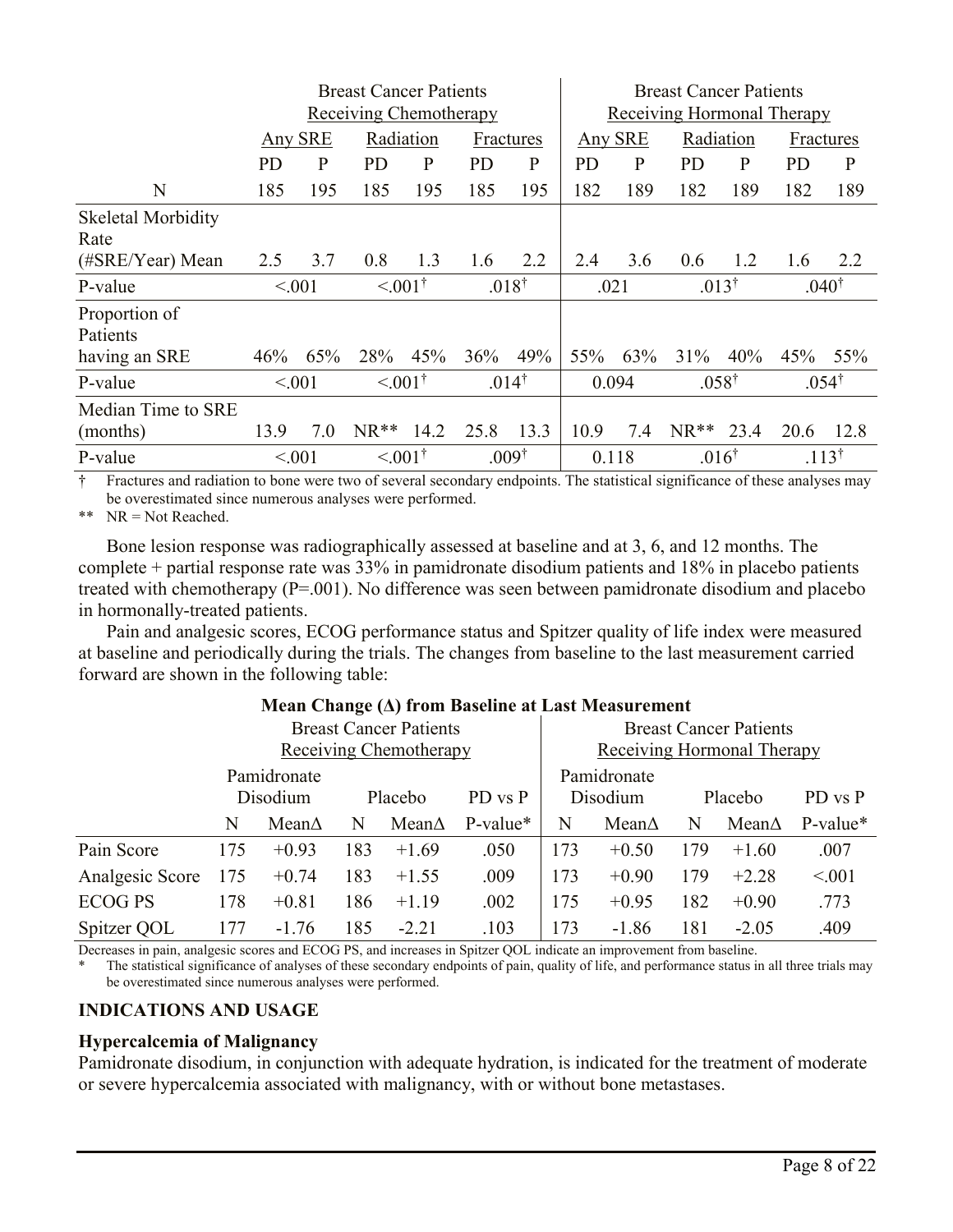Patients who have either epidermoid or non-epidermoid tumors respond to treatment with pamidronate disodium. Vigorous saline hydration, an integral part of hypercalcemia therapy, should be initiated promptly and an attempt should be made to restore the urine output to about 2 L/day throughout treatment. Mild or asymptomatic hypercalcemia may be treated with conservative measures (i.e., saline hydration, with or without loop diuretics). Patients should be hydrated adequately throughout the treatment, but overhydration, especially in those patients who have cardiac failure, must be avoided. Diuretic therapy should not be employed prior to correction of hypovolemia. The safety and efficacy of pamidronate disodium in the treatment of hypercalcemia associated with hyperparathyroidism or with other non-tumor-related conditions has not been established.

## **Paget's Disease**

Pamidronate disodium is indicated for the treatment of patients with moderate to severe Paget's disease of bone. The effectiveness of pamidronate disodium was demonstrated primarily in patients with serum alkaline phosphatase  $\geq 3$  times the upper limit of normal. Pamidronate disodium therapy in patients with Paget's disease has been effective in reducing serum alkaline phosphatase and urinary hydroxyproline levels by  $\geq$  50% in at least 50% of patients, and by  $\geq$  30% in at least 80% of patients. Pamidronate disodium therapy has also been effective in reducing these biochemical markers in patients with Paget's disease who failed to respond, or no longer responded to other treatments.

### **Osteolytic Bone Metastases of Breast Cancer and Osteolytic Lesions of Multiple Myeloma**

Pamidronate disodium is indicated, in conjunction with standard antineoplastic therapy, for the treatment of osteolytic bone metastases of breast cancer and osteolytic lesions of multiple myeloma. The pamidronate disodium treatment effect appeared to be smaller in the study of breast cancer patients receiving hormonal therapy than in the study of those receiving chemotherapy, however, overall evidence of clinical benefit has been demonstrated (see **CLINICAL PHARMACOLOGY, Osteolytic Bone Metastases of Breast Cancer and Osteolytic Lesions of Multiple Myeloma,** *Clinical Trials* section).

## **CONTRAINDICATIONS**

Pamidronate disodium is contraindicated in patients with clinically significant hypersensitivity to pamidronate disodium or other bisphosphonates.

## **WARNINGS**

#### **Deterioration in Renal Function**

Bisphosphonates, including pamidronate disodium, have been associated with renal toxicity manifested as deterioration of renal function and potential renal failure.

## **DUE TO THE RISK OF CLINICALLY SIGNIFICANT DETERIORATION IN RENAL FUNCTION, WHICH MAY PROGRESS TO RENAL FAILURE, SINGLE DOSES OF PAMIDRONATE DISODIUM SHOULD NOT EXCEED 90 MG (see DOSAGE AND ADMINISTRATION for appropriate infusion durations). Renal deterioration, progression to renal failure, and dialysis have been reported in patients after the initial or a single dose of pamidronate disodium.**

Focal segmental glomerulosclerosis (including the collapsing variant) with or without nephrotic syndrome, which may lead to renal failure, has been reported in pamidronate disodium-treated patients, particularly in the setting of multiple myeloma and breast cancer. Some of these patients had gradual improvement in renal status after pamidronate disodium was discontinued.

Patients who receive pamidronate disodium should have serum creatinine assessed prior to each treatment. Patients treated with pamidronate disodium for bone metastases should have the dose withheld if renal function has deteriorated (see **DOSAGE AND ADMINISTRATION**).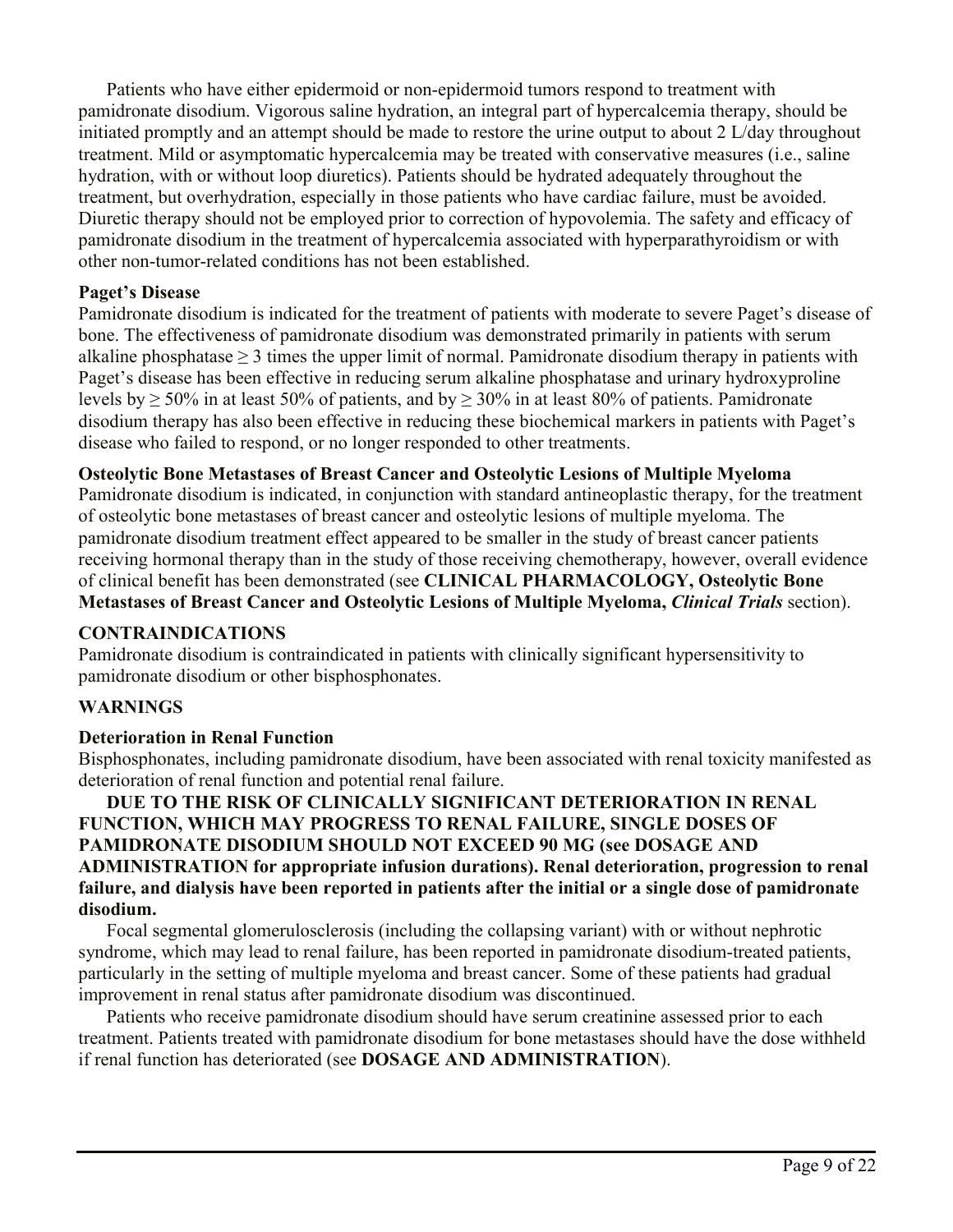# **PREGNANCY:**

Bisphosphonates, such as pamidronate disodium, are incorporated into the bone matrix, from where they are gradually released over periods of weeks to years. Pamidronate disodium may cause fetal harm when administered to a pregnant woman. In reproductive studies in rats and rabbits, pamidronate doses equivalent to 0.6 to 8.3 times the highest human recommended dose resulted in maternal toxicity and embryo/fetal effects. There are no adequate and well-controlled studies of pamidronate disodium in pregnant women. If this drug is used during pregnancy, or if the patient becomes pregnant while taking this drug, apprise the patient of the potential hazard to the fetus (See **PRECAUTIONS**).

## **PRECAUTIONS**

#### **General**

Standard hypercalcemia-related metabolic parameters, such as serum levels of calcium, phosphate, magnesium, and potassium, should be carefully monitored following initiation of therapy with pamidronate disodium. Cases of asymptomatic hypophosphatemia (12%), hypokalemia (7%), hypomagnesemia (11%), and hypocalcemia (5% to 12%), were reported in pamidronate disodium-treated patients. Rare cases of symptomatic hypocalcemia (including tetany) have been reported in association with pamidronate therapy. If hypocalcemia occurs, short-term calcium therapy may be necessary. In Paget's disease of bone, 17% of patients treated with 90 mg of pamidronate disodium showed serum calcium levels below 8 mg/dL.

Patients with a history of thyroid surgery may have relative hypoparathyroidism that may predispose to hypocalcemia with pamidronate disodium.

#### **Renal Insufficiency**

Pamidronate disodium is excreted intact primarily via the kidney, and the risk of renal adverse reactions may be greater in patients with impaired renal function. Patients who receive pamidronate disodium should have serum creatinine assessed prior to each treatment. In patients receiving pamidronate disodium for bone metastases, who show evidence of deterioration in renal function, pamidronate disodium treatment should be withheld until renal function returns to baseline (see **WARNINGS** and **DOSAGE AND ADMINISTRATION**).

**In clinical trials, patients with renal impairment (serum creatinine >3.0 mg/dL) have not been studied. Limited pharmacokinetic data exist in patients with creatinine clearance <30 mL/min** (See **Clinical Pharmacology, Pharmacokinetics**). For the treatment of bone metastases, the use of pamidronate disodium in patients with severe renal impairment is not recommended. In other indications, clinical judgment should determine whether the potential benefit outweighs the potential risk in such patients.

#### **Osteonecrosis of the Jaw**

Osteonecrosis of the jaw (ONJ) has been reported predominantly in cancer patients treated with intravenous bisphosphonates, including pamidronate disodium. Many of these patients were also receiving chemotherapy and corticosteroids which may be risk factors for ONJ. Post-marketing experience and the literature suggest a greater frequency of reports of ONJ based on tumor type (advanced breast cancer, multiple myeloma), and dental status (dental extraction, periodontal disease, local trauma including poorly fitting dentures). Many reports of ONJ involved patients with signs of local infection including osteomyelitis.

Cancer patients should maintain good oral hygiene and should have a dental examination with preventive dentistry prior to treatment with bisphosphonates.

While on treatment, these patients should avoid invasive dental procedures if possible. For patients who develop ONJ while on bisphosphonate therapy, dental surgery may exacerbate the condition. For patients requiring dental procedures, there are no data available to suggest whether discontinuation of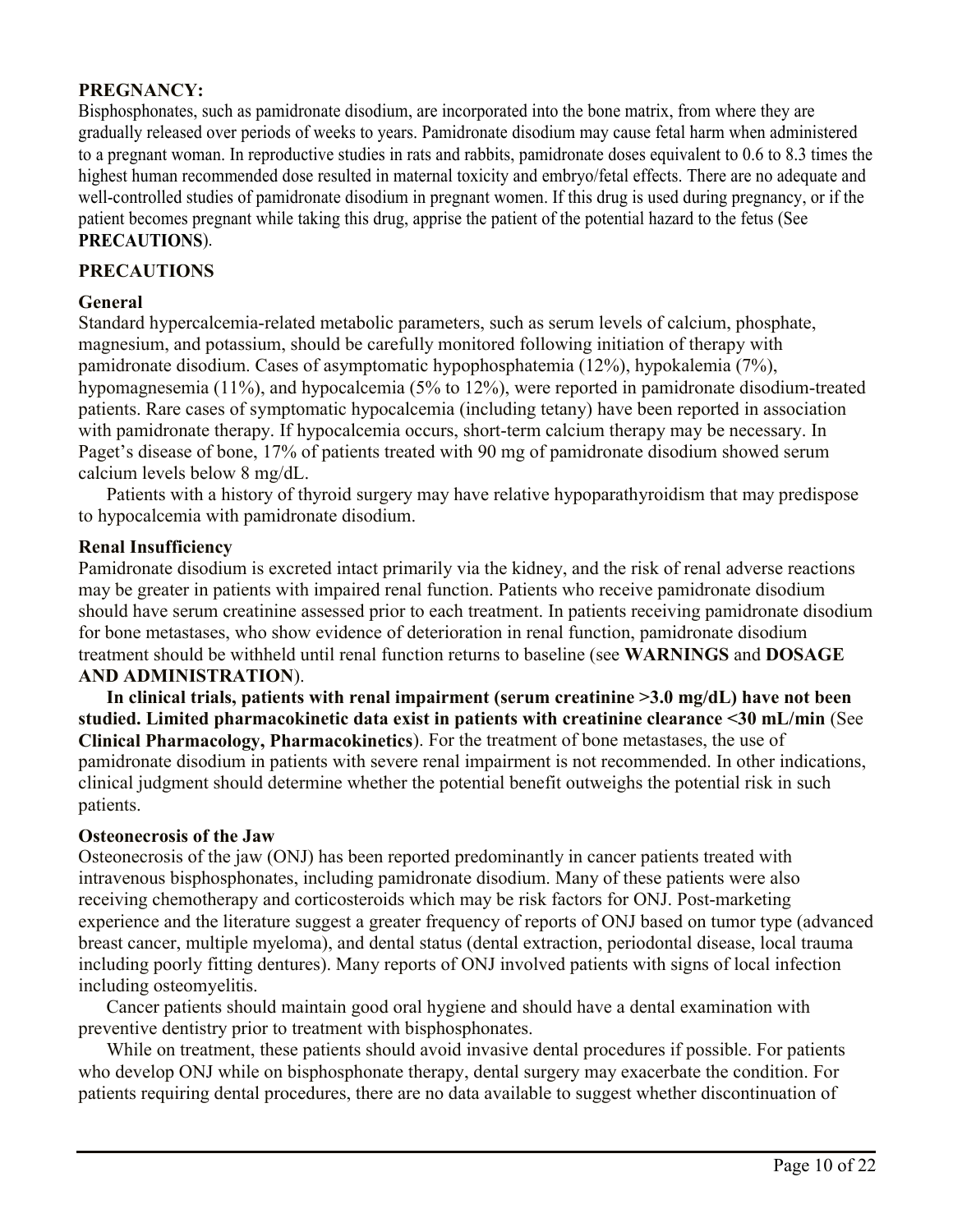bisphosphonate treatment reduces the risk of ONJ. Clinical judgment of the treating physician should guide the management plan of each patient based on individual benefit/risk assessment (see **ADVERSE REACTIONS**).

## **Musculoskeletal Pain**

In post-marketing experience, severe and occasionally incapacitating bone, joint, and/or muscle pain has been reported in patients taking bisphosphonates. This category of drugs includes pamidronate disodium. The time to onset of symptoms varied from one day to several months after starting the drug. Most patients had relief of symptoms after stopping. A subset had recurrence of symptoms when rechallenged with the same drug or another bisphosphonate.

## **Atypical fractures of the femur**

Atypical subtrochanteric and diaphyseal femoral fractures have been reported in patients receiving bisphosphonate therapy, including pamidronate disodium. These fractures can occur anywhere in the femoral shaft from just below the lesser trochanter to just above the supracondylar flare and are transverse or short oblique in orientation without evidence of comminution. These fractures occur after minimal or no trauma. Patients may experience thigh or groin pain weeks to months before presenting with a completed femoral fracture. Fractures are often bilateral; therefore the contralateral femur should be examined in bisphosphonate-treated patients who have sustained a femoral shaft fracture. Poor healing of these fractures has also been reported. A number of case reports noted that patients were also receiving treatment with glucocorticoids (such as prednisone or dexamethasone) at the time of fracture. Causality with bisphosphonate therapy has not been established.

Any patient with a history of bisphosphonate exposure who presents with thigh or groin pain in the absence of trauma should be suspected of having an atypical fracture and should be evaluated. Discontinuation of pamidronate disodium therapy in patients suspected to have an atypical femur fracture should be considered pending evaluation of the patient, based on an individual benefit risk assessment. It is unknown whether the risk of atypical femur fracture continues after stopping therapy.

## **Laboratory Tests**

Patients who receive pamidronate disodium should have serum creatinine assessed prior to each treatment. Serum calcium, electrolytes, phosphate, magnesium, and CBC, differential, and hematocrit/hemoglobin must be closely monitored in patients treated with pamidronate disodium. Patients who have preexisting anemia, leukopenia, or thrombocytopenia should be monitored carefully in the first 2 weeks following treatment. Patients receiving pamidronate disodium may be at risk for anemia, leukopenia or thrombocytopenia and should have regular hematology assessments.

## **Drug Interactions**

Concomitant administration of a loop diuretic had no effect on the calcium-lowering action of pamidronate disodium.

Caution is indicated when pamidronate disodium is used with other potentially nephrotoxic drugs.

In multiple myeloma patients, the risk of renal function deterioration may be increased when pamidronate disodium is used in combination with thalidomide.

## **Carcinogenesis, Mutagenesis, Impairment of Fertility**

In a 104-week carcinogenicity study with daily oral administration of pamidronate in rats, there was a positive dose response relationship for benign adrenal pheochromocytoma in males (P <0.00001). Although this condition was also observed in females, the incidence was not statistically significant. When the dose calculations were adjusted to account for the limited oral bioavailability of pamidronate in rats, systemic exposure with the lowest daily dose associated with adrenal pheochromocytoma resulted in systemic exposures that were similar to the systemic exposure achieved at the intended clinical dose. Adrenal pheochromocytoma was also observed in low numbers in the control animals and is considered a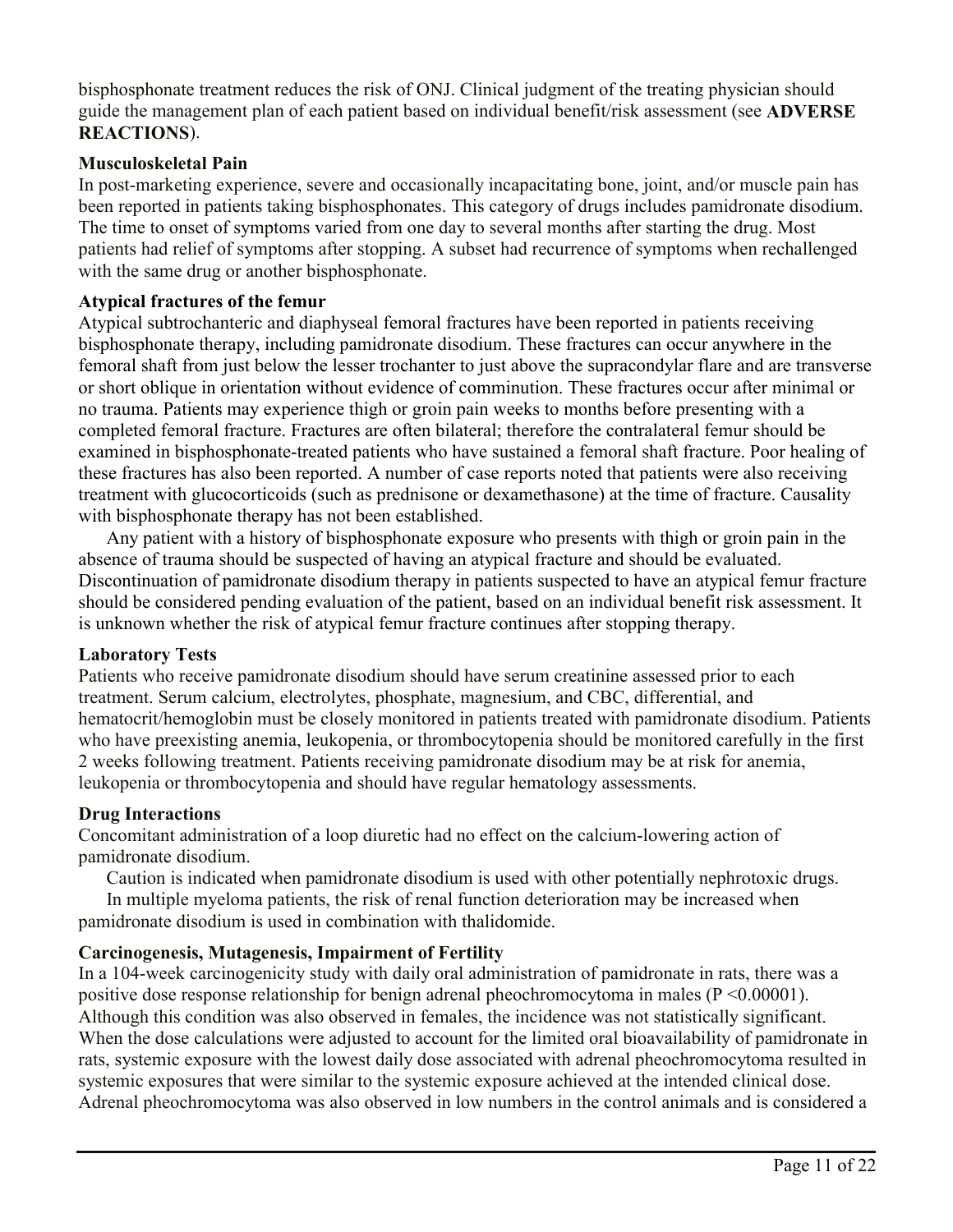relatively common spontaneous neoplasm in the rat. Pamidronate given daily by oral administration was not carcinogenic in an 80-week study in mice.

Pamidronate was nonmutagenic in six mutagenicity assays, including: Ames bacterial mutagenicity assay, (with and without metabolic activation), nucleus-anomaly test, sister-chromatid-exchange study, point-mutation test, and micronucleus test in the rat.

In rats, decreased fertility occurred in first-generation offspring of parents who had received 150 mg/kg of pamidronate orally; however, this occurred only when animals were mated with members of the same dose group. Pamidronate has not been administered intravenously in such a study.

#### **Animal Toxicology**

In both rats and dogs, nephropathy has been associated with intravenous (bolus and infusion) administration of pamidronate.

Two 7-day intravenous infusion studies were conducted in the dog wherein pamidronate was given for 1, 4, or 24 hours at doses of 1 to 20 mg/kg for up to 7 days. In the first study, the compound was well tolerated at 3 mg/kg (1.7 x highest recommended human dose [HRHD] for a single intravenous infusion) when administered for 4 or 24 hours, but renal findings such as elevated BUN and creatinine levels and renal tubular necrosis occurred when 3 mg/kg was infused for 1 hour and at doses of  $\geq 10$  mg/kg. In the second study, slight renal tubular necrosis was observed in 1 male at 1 mg/kg when infused for 4 hours. Additional findings included elevated BUN levels in several treated animals and renal tubular dilation and/or inflammation at  $\geq 1$  mg/kg after each infusion time.

Pamidronate was given to rats at doses of 2, 6, and 20 mg/kg and to dogs at doses of 2, 4, 6, and 20 mg/kg as a 1-hour infusion, once a week, for 3 months followed by a 1-month recovery period. In rats, nephrotoxicity was observed at ≥6 mg/kg and included increased BUN and creatinine levels and tubular degeneration and necrosis. These findings were still present at 20 mg/kg at the end of the recovery period. In dogs, moribundity/death and renal toxicity occurred at 20 mg/kg as did kidney findings of elevated BUN and creatinine levels at  $\geq 6$  mg/kg and renal tubular degeneration at  $\geq 4$  mg/kg. The kidney changes were partially reversible at 6 mg/kg. In both studies, the dose level that produced no adverse renal effects was considered to be 2 mg/kg (1.1 x HRHD for a single intravenous infusion).

## **Pregnancy (See WARNINGS)**

There are no adequate and well-controlled studies in pregnant women. Pamidronate disodium may cause fetal harm when administered to a pregnant woman. Bisphosphonates, such as pamidronate disodium, are incorporated into the bone matrix, from where they are gradually released over periods of weeks to years. The extent of bisphosphonate incorporation into adult bone, and hence, the amount available for release back into the systemic circulation, is directly related to the total dose and duration of bisphosphonate use. Although there are no data on fetal risk in humans, bisphosphonates do cause fetal harm in animals, and animal data suggest that uptake of bisphosphonates into fetal bone is greater than into maternal bone. Therefore, there is a theoretical risk of fetal harm (e.g. skeletal and other abnormalities) if a woman becomes pregnant after completing a course of bisphosphonate therapy. The impact of variables such as time between cessation of bisphosphonate therapy to conception, the particular bisphosphonate used, and the route of administration (intravenous versus oral) on this risk has not been established. If pamidronate disodium is used during pregnancy or if the patient becomes pregnant while taking or after taking this drug, the patient should be apprised of the potential hazard to the fetus.

Intravenous bolus dosing of pregnant rats and rabbits with pamidronate resulted in maternal toxicity and embryo/fetal effects when given during organogenesis at doses of 0.6 to 8.3 times the highest recommended human dose for a single intravenous infusion. Pamidronate can cross the placenta in rats and has produced marked maternal and nonteratogenic embryo/fetal effects in both rats and rabbits.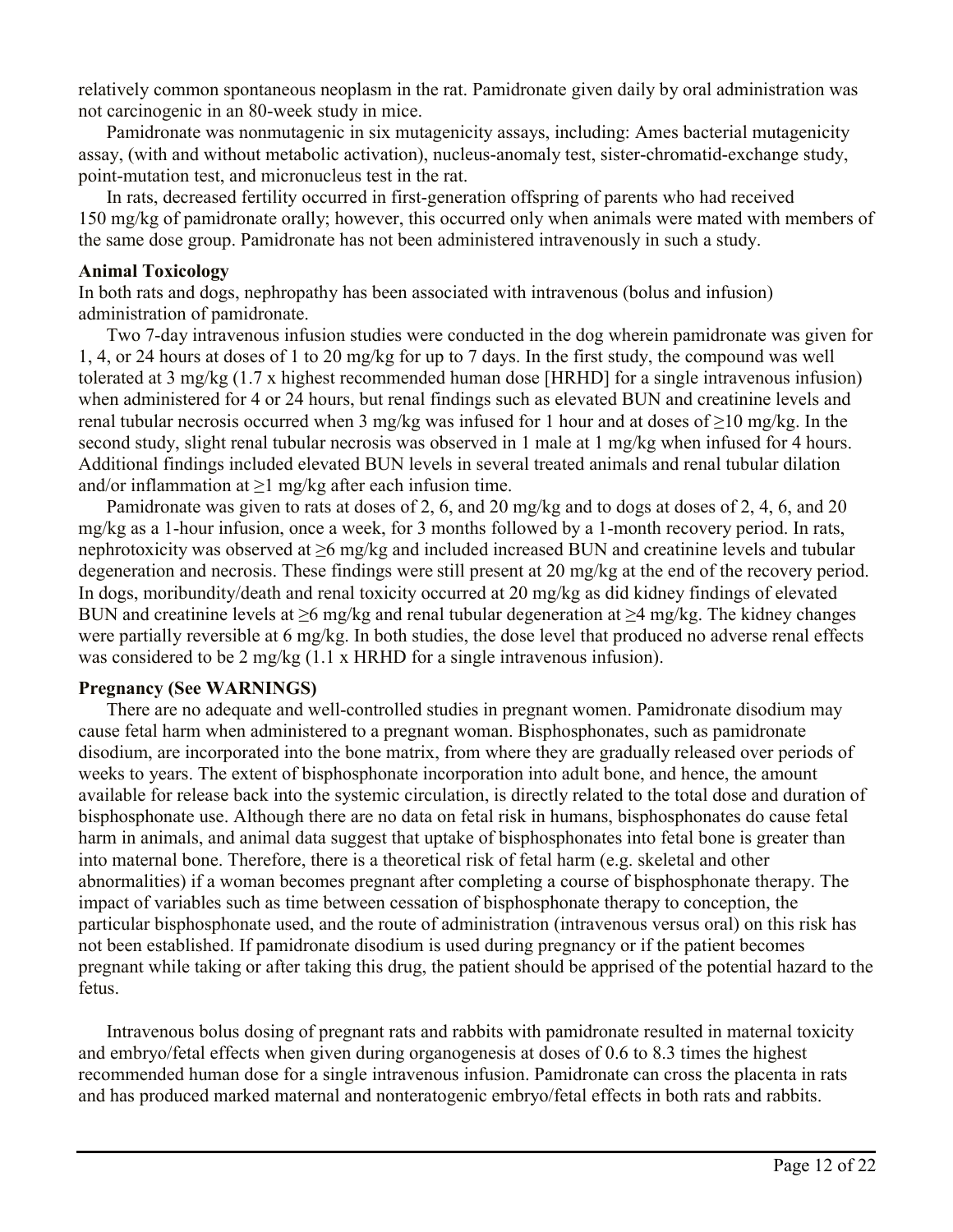## **Nursing Mothers**

It is not known whether pamidronate is excreted in human milk. Because many drugs are excreted in human milk, and because of the potential for serious adverse reactions in nursing infants from pamidronate disodium, a decision should be made to discontinue nursing or to discontinue the drug, taking into account the importance of the drug to the mother.

### **Pediatric Use**

Safety and effectiveness of pamidronate disodium in pediatric patients have not been established.

#### **Geriatric Use**

Of the total number of subjects in clinical studies of pamidronate disodium, approximately 20% were 65 and over, while approximately 15% were 75 and over. No overall differences in safety or effectiveness were observed between these subjects and younger subjects, and other reported clinical experience has not identified differences in responses between the elderly and younger patients, but greater sensitivity of some older individuals cannot be ruled out. In general, dose selection for an elderly patient should be cautious, usually starting at the low end of the dosing range, reflecting the greater frequency of decreased hepatic, renal, or cardiac function, and of concomitant disease or other drug therapy.

# **ADVERSE REACTIONS**

Because clinical trials are conducted under widely varying conditions, adverse reaction rates observed in the clinical trials of a drug cannot be directly compared to rates in the clinical trials of another drug and may not reflect the rates observed in practice.

## **Clinical Studies**

## *Hypercalcemia of Malignancy*

Transient mild elevation of temperature by at least 1°C was noted 24 to 48 hours after administration of pamidronate disodium in 34% of patients in clinical trials. In the saline trial, 18% of patients had a temperature elevation of at least 1°C 24 to 48 hours after treatment.

Drug-related local soft-tissue symptoms (redness, swelling or induration and pain on palpation) at the site of catheter insertion were most common in patients treated with 90 mg of pamidronate disodium. Symptomatic treatment resulted in rapid resolution in all patients.

Rare cases of uveitis, iritis, scleritis, and episcleritis have been reported, including one case of scleritis, and one case of uveitis upon separate rechallenges.

Five of 231 patients (2%) who received pamidronate disodium during the four U.S. controlled hypercalcemia clinical studies were reported to have had seizures, 2 of whom had preexisting seizure disorders. None of the seizures were considered to be drug-related by the investigators. However, a possible relationship between the drug and the occurrence of seizures cannot be ruled out. It should be noted that in the saline arm 1 patient (4%) had a seizure.

There are no controlled clinical trials comparing the efficacy and safety of 90 mg pamidronate disodium over 24 hours to 2 hours in patients with hypercalcemia of malignancy. However, a comparison of data from separate clinical trials suggests that the overall safety profile in patients who received 90 mg pamidronate disodium over 24 hours is similar to those who received 90 mg pamidronate disodium over 2 hours. The only notable differences observed were an increase in the proportion of patients in the pamidronate disodium 24-hour group who experienced fluid overload and electrolyte/mineral abnormalities.

At least 15% of patients treated with pamidronate disodium for hypercalcemia of malignancy also experienced the following adverse events during a clinical trial:

*General:* Fluid overload, generalized pain *Cardiovascular:* Hypertension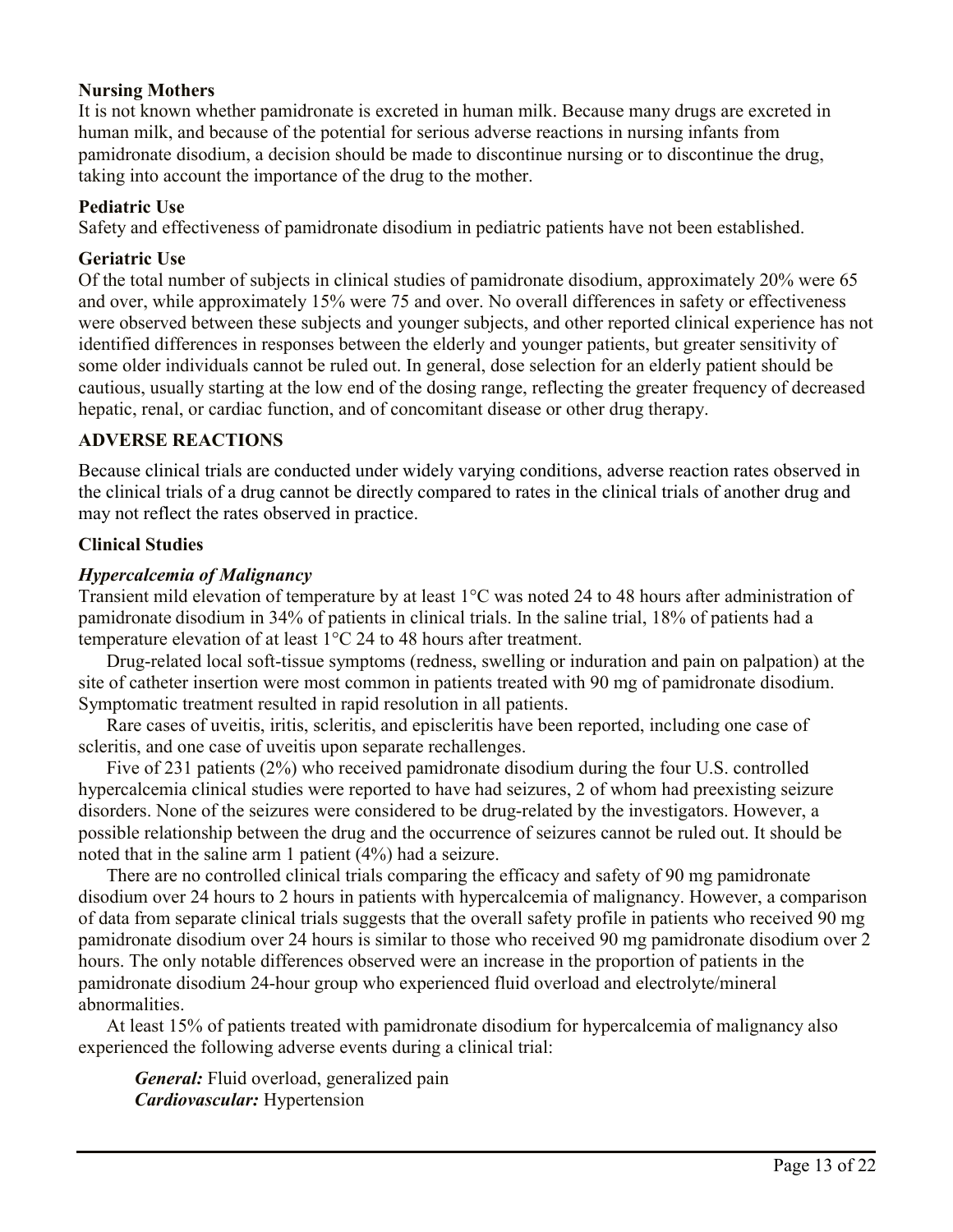*Gastrointestinal:* Abdominal pain, anorexia, constipation, nausea, vomiting *Genitourinary:* Urinary tract infection *Musculoskeletal:* Bone pain *Laboratory Abnormality:* Anemia, hypokalemia, hypomagnesemia, hypophosphatemia.

Many of these adverse experiences may have been related to the underlying disease state. The following table lists the adverse experiences considered to be treatment-related during comparative, controlled U.S. trials.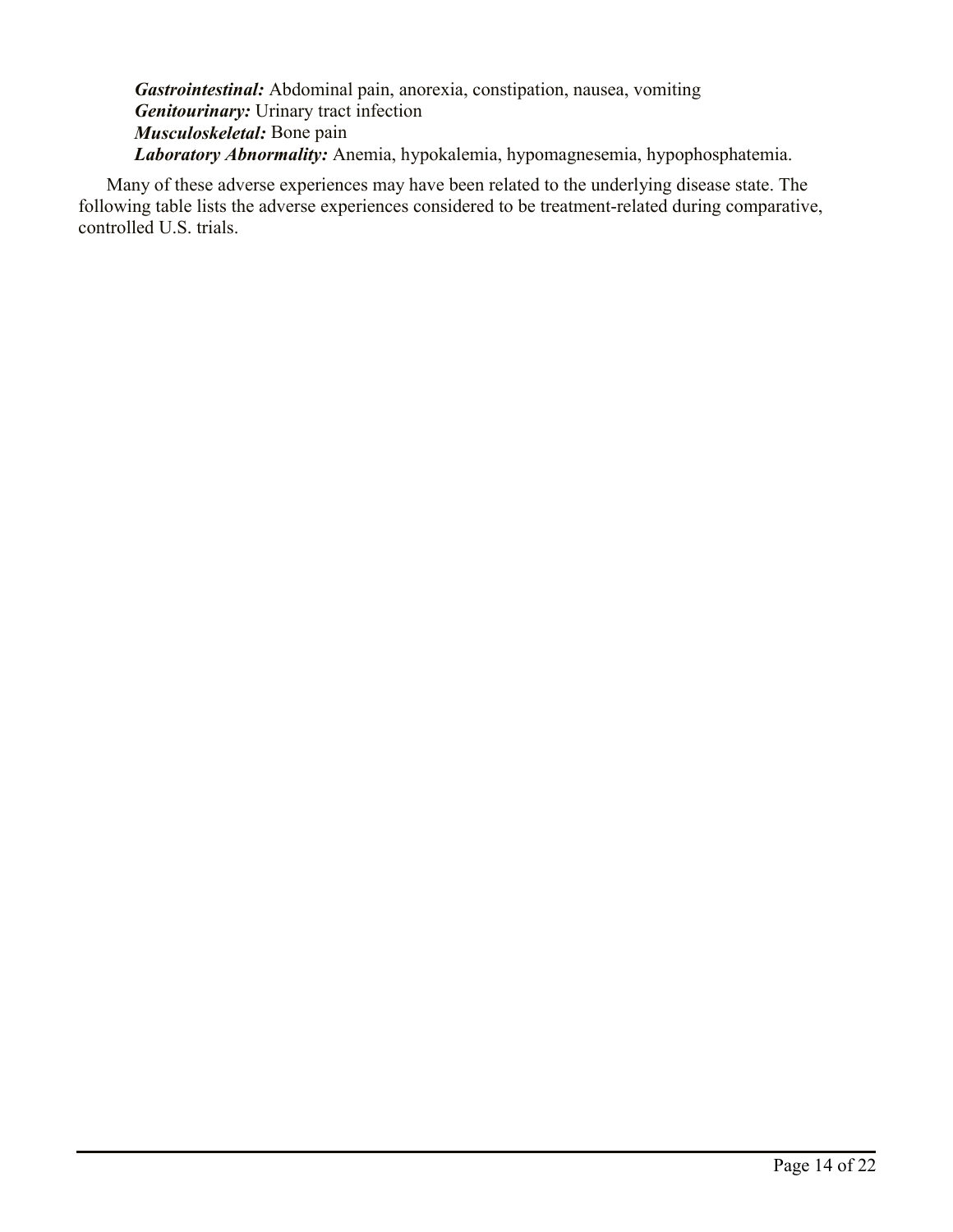|                             |                                | <b>Percent of Patients</b><br>Pamidronate Disodium | Etidronate<br>Disodium | Saline                          |                |
|-----------------------------|--------------------------------|----------------------------------------------------|------------------------|---------------------------------|----------------|
|                             | $60$ mg<br>over $4 \text{ hr}$ | $60$ mg<br>over 24 hr                              | 90 mg<br>over 24 hr    | $7.5 \text{ mg/kg}$<br>x 3 days |                |
|                             | $n = 23$                       | $n = 73$                                           | $n=17$                 | $n=35$                          | $n=23$         |
| General<br>Edema            | $\boldsymbol{0}$               |                                                    | $\boldsymbol{0}$       | $\Omega$                        | $\overline{0}$ |
|                             | $\overline{0}$                 | 1<br>0                                             | 12                     | 0                               | $_{0}$         |
| Fatigue<br>Fever            | 26                             | 19                                                 | 18                     | 9                               | 0              |
| Fluid overload              | $\theta$                       | $\overline{0}$                                     | $\boldsymbol{0}$       | 6                               | $_{0}$         |
| Infusion-site reaction      | 0                              | $\overline{4}$                                     | 18                     | 0                               | 0              |
| Moniliasis                  | $\theta$                       | $\theta$                                           | 6                      | 0                               | $_{0}$         |
| Rigors                      | $\boldsymbol{0}$               | 0                                                  | $\boldsymbol{0}$       | 0                               | 4              |
| Gastrointestinal            |                                |                                                    |                        |                                 |                |
| Abdominal pain              | $\boldsymbol{0}$               |                                                    | $\theta$               | $\theta$                        | 0              |
| Anorexia                    | 4                              |                                                    | 12                     |                                 | 0              |
| Constipation                | 4                              |                                                    | 6                      | 3                               | 0              |
| Diarrhea                    | 0                              |                                                    | $\boldsymbol{0}$       | 0                               | 0              |
| Dyspepsia                   | 4                              | 0                                                  | $\theta$               |                                 | 0              |
| Gastrointestinal hemorrhage | 0                              | 0                                                  | 6                      |                                 | 0              |
| Nausea                      | 4                              | 0                                                  | 18                     | 6                               | $_{0}$         |
| Stomatitis                  | $\theta$                       |                                                    | $\boldsymbol{0}$       | 3                               | 0              |
| Vomiting                    | 4                              | 0                                                  | $\boldsymbol{0}$       | $\overline{0}$                  | $\theta$       |
| <b>Respiratory</b>          |                                |                                                    |                        |                                 |                |
| Dyspnea                     | $\overline{0}$                 | $\theta$                                           | $\theta$               | 3                               | $\theta$       |
| Rales                       | 0                              | 0                                                  | 6                      | 0                               | 0              |
| Rhinitis                    | 0                              | 0                                                  | 6                      | 0                               | 0              |
| Upper respiratory infection | $\boldsymbol{0}$               | 3                                                  | $\boldsymbol{0}$       | $\overline{0}$                  | $\overline{0}$ |
| <b>CNS</b>                  |                                |                                                    |                        |                                 |                |
| Anxiety                     | $\overline{0}$                 | ∩                                                  |                        | 0                               |                |
| Convulsions                 |                                |                                                    | 0                      |                                 | 0              |
| Insomnia                    | 0                              |                                                    | $\theta$               |                                 |                |
| Nervousness                 |                                | 0                                                  | $\theta$               |                                 |                |
| Psychosis                   |                                | 0                                                  | 0                      |                                 | 0              |
| Somnolence                  | 0                              |                                                    | 6                      |                                 | 0              |
| Taste perversion            | 0                              | 0                                                  | $\theta$               | 3                               | 0              |
| Cardiovascular              |                                |                                                    |                        |                                 |                |
| Atrial fibrillation         | $\theta$                       | 0                                                  | 6                      |                                 |                |
| Atrial flutter              |                                |                                                    |                        |                                 |                |
| Cardiac failure             | 0                              |                                                    | 0                      |                                 | 0              |
| Hypertension                |                                | 0                                                  | 6                      |                                 |                |
| Syncope                     | 0                              | 0                                                  | 6                      |                                 | 0              |
| Tachycardia                 | $\boldsymbol{0}$               | $\theta$                                           | 6                      | $\theta$                        | 4              |

# **Treatment-Related Adverse Experiences Reported in Three U.S. Controlled Clinical Trials**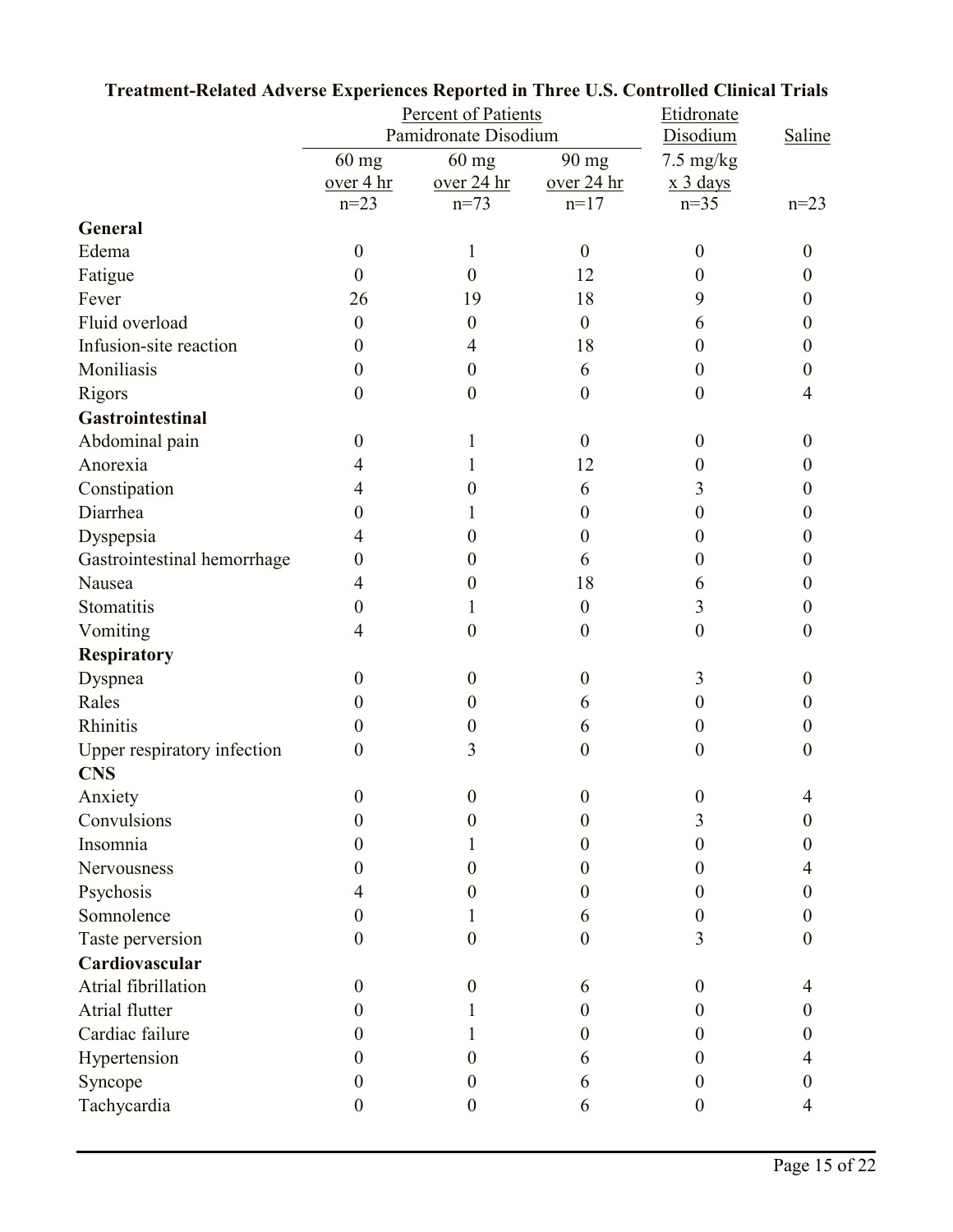|                                 |           | Percent of Patients  |                  | Etidronate          |        |
|---------------------------------|-----------|----------------------|------------------|---------------------|--------|
|                                 |           | Pamidronate Disodium | Disodium         | Saline              |        |
|                                 | $60$ mg   | $60$ mg              | $90 \text{ mg}$  | $7.5 \text{ mg/kg}$ |        |
|                                 | over 4 hr | over 24 hr           | $over 24$ hr     | x 3 days            |        |
|                                 | $n = 23$  | $n=73$               | $n=17$           | $n=35$              | $n=23$ |
| <b>Endocrine</b>                |           |                      |                  |                     |        |
| Hypothyroidism                  | $\Omega$  | $\mathbf{\Omega}$    | 6                | $\Omega$            | 0      |
| <b>Hemic and Lymphatic</b>      |           |                      |                  |                     |        |
| Anemia                          |           |                      | 6                |                     |        |
| Leukopenia                      |           |                      |                  |                     |        |
| Neutropenia                     |           |                      |                  |                     |        |
| Thrombocytopenia                |           |                      |                  |                     |        |
| Musculoskeletal                 |           |                      |                  |                     |        |
| Myalgia                         | $\Omega$  |                      | 0                | $\Omega$            |        |
| <b>Urogenital</b>               |           |                      |                  |                     |        |
| Uremia                          | 4         |                      | 0                | 0                   |        |
| <b>Laboratory Abnormalities</b> |           |                      |                  |                     |        |
| Hypocalcemia                    | 0         |                      | 12               |                     |        |
| Hypokalemia                     |           |                      | 18               |                     |        |
| Hypomagnesemia                  |           | 10                   | 12               |                     |        |
| Hypophosphatemia                |           | 9                    | 18               |                     |        |
| Abnormal liver function         |           |                      | $\boldsymbol{0}$ |                     |        |

# **Treatment-Related Adverse Experiences Reported in Three U.S. Controlled Clinical Trials**

# *Paget's Disease*

Transient mild elevation of temperature >1°C above pretreatment baseline was noted within 48 hours after completion of treatment in 21% of the patients treated with 90 mg of pamidronate disodium in clinical trials.

Drug-related musculoskeletal pain and nervous system symptoms (dizziness, headache, paresthesia, increased sweating) were more common in patients with Paget's disease treated with 90 mg of pamidronate disodium than in patients with hypercalcemia of malignancy treated with the same dose.

Adverse experiences considered to be related to trial drug, which occurred in at least 5% of patients with Paget's disease treated with 90 mg of pamidronate disodium in two U.S. clinical trials, were fever, nausea, back pain, and bone pain.

At least 10% of all pamidronate disodium-treated patients with Paget's disease also experienced the following adverse experiences during clinical trials:

*Cardiovascular:* Hypertension *Musculoskeletal:* Arthrosis, bone pain *Nervous system:* Headache

Most of these adverse experiences may have been related to the underlying disease state.

# *Osteolytic Bone Metastases of Breast Cancer and Osteolytic Lesions of Multiple Myeloma*

The most commonly reported  $(>15%)$  adverse experiences occurred with similar frequencies in the pamidronate disodium and placebo treatment groups, and most of these adverse experiences may have been related to the underlying disease state or cancer therapy.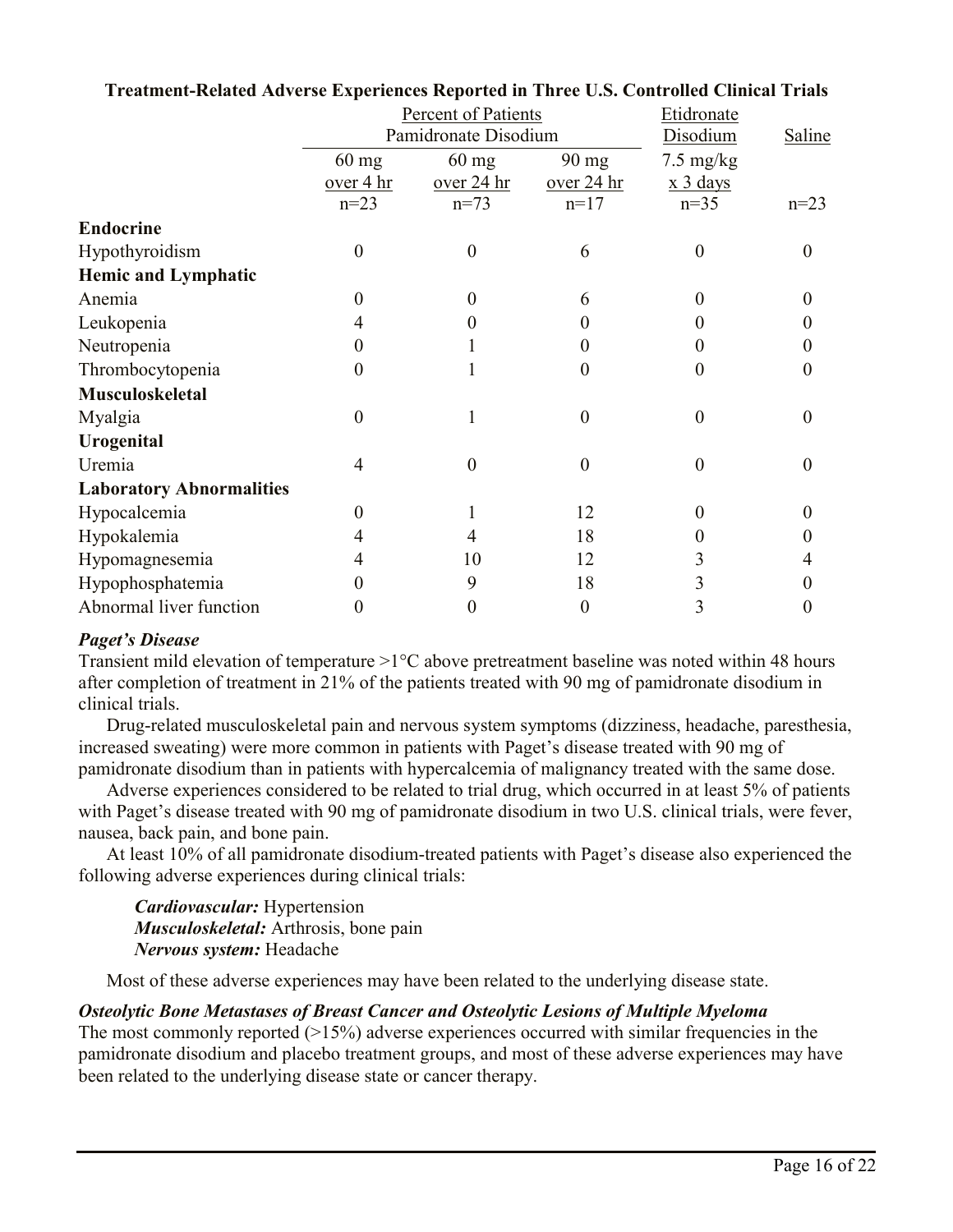| <b>Commonly Reported Adverse Experiences in Three U.S. Controlled Clinical Trials</b> |                 |                |                      |               |                 |               |  |
|---------------------------------------------------------------------------------------|-----------------|----------------|----------------------|---------------|-----------------|---------------|--|
|                                                                                       | Pamidronate     |                | Pamidronate          |               | All             |               |  |
|                                                                                       | <b>Disodium</b> |                | <b>Disodium</b>      |               | Pamidronate     |               |  |
|                                                                                       | 90 mg           |                | 90 mg                |               | <b>Disodium</b> |               |  |
|                                                                                       | over 4 hours    | <b>Placebo</b> | over 2 hours Placebo |               | 90 mg           | Placebo       |  |
|                                                                                       | $N = 205$       | $N=187$        | $N = 367$            | $N = 386$     | $N = 572$       | $N = 573$     |  |
|                                                                                       | $\frac{0}{0}$   | $\frac{0}{0}$  | $\frac{0}{0}$        | $\frac{0}{0}$ | $\frac{0}{0}$   | $\frac{0}{0}$ |  |
| General                                                                               |                 |                |                      |               |                 |               |  |
| Asthenia                                                                              | 16.1            | 17.1           | 25.6                 | 19.2          | 22.2            | 18.5          |  |
| Fatigue                                                                               | 31.7            | 28.3           | 40.3                 | 28.8          | 37.2            | 29.0          |  |
| Fever                                                                                 | 38.5            | 38             | 38.1                 | 32.1          | 38.5            | 34            |  |
| Metastases                                                                            | 1.0             | 3.0            | 31.3                 | 24.4          | 20.5            | 17.5          |  |
| Pain                                                                                  | 13.2            | 11.8           | 15.0                 | 18.1          | 14.3            | 16.1          |  |
| <b>Digestive System</b>                                                               |                 |                |                      |               |                 |               |  |
| Anorexia                                                                              | 17.1            | 17.1           | 31.1                 | 24.9          | 26.0            | 22.3          |  |
| Constipation                                                                          | 28.3            | 31.7           | 36.0                 | 38.6          | 33.2            | 35.1          |  |
| Diarrhea                                                                              | 26.8            | 26.8           | 29.4                 | 30.6          | 28.5            | 29.7          |  |
| Dyspepsia                                                                             | 17.6            | 13.4           | 18.3                 | 15.0          | 22.6            | 17.5          |  |
| Nausea                                                                                | 35.6            | 37.4           | 63.5                 | 59.1          | 53.5            | 51.8          |  |
| Pain abdominal                                                                        | 19.5            | 16.0           | 24.3                 | 18.1          | 22.6            | 17.5          |  |
| Vomiting                                                                              | 16.6            | 19.8           | 46.3                 | 39.1          | 35.7            | 32.8          |  |
| <b>Hemic and Lymphatic</b>                                                            |                 |                |                      |               |                 |               |  |
| Anemia                                                                                | 47.8            | 41.7           | 39.5                 | 36.8          | 42.5            | 38.4          |  |
| Granulocytopenia                                                                      | 20.5            | 15.5           | 19.3                 | 20.5          | 19.8            | 18.8          |  |
| Thrombocytopenia                                                                      | 16.6            | 17.1           | 12.5                 | 14.0          | 14.0            | 15.0          |  |
| <b>Musculoskeletal System</b>                                                         |                 |                |                      |               |                 |               |  |
| Arthralgias                                                                           | 10.7            | 7.0            | 15.3                 | 12.7          | 13.6            | 10.8          |  |
| Myalgia                                                                               | 25.4            | 15.0           | 26.4                 | 22.5          | 26              | 20.1          |  |
| <b>Skeletal Pain</b>                                                                  | 61.0            | 71.7           | 70.0                 | 75.4          | 66.8            | 74            |  |
| <b>CNS</b>                                                                            |                 |                |                      |               |                 |               |  |
| Anxiety                                                                               | 7.8             | 9.1            | 18.0                 | 16.8          | 14.3            | 14.3          |  |
| Headache                                                                              | 24.4            | 19.8           | 27.2                 | 23.6          | 26.2            | 22.3          |  |
| Insomnia                                                                              | 17.1            | 17.2           | 25.1                 | 19.4          | 22.2            | 19.0          |  |
| <b>Respiratory System</b>                                                             |                 |                |                      |               |                 |               |  |
| Coughing                                                                              | 26.3            | 22.5           | 25.3                 | 19.7          | 25.7            | 20.6          |  |
| Dyspnea                                                                               | 22.0            | 21.4           | 35.1                 | 24.4          | 30.4            | 23.4          |  |
| Pleural effusion                                                                      | 2.9             | 4.3            | 15.0                 | 9.1           | 10.7            | 7.5           |  |
| Sinusitis                                                                             | 14.6            | 16.6           | 16.1                 | 10.4          | 15.6            | 12.0          |  |
| <b>Upper respiratory Tract</b>                                                        | 32.2            | 28.3           | 19.6                 | 20.2          | 24.1            | 22.9          |  |
| Infection                                                                             |                 |                |                      |               |                 |               |  |
| <b>Urogenital System</b>                                                              |                 |                |                      |               |                 |               |  |
| <b>Urinary Tract Infection</b>                                                        | 15.6            | 9.1            | 20.2                 | 17.6          | 18.5            | 15.6          |  |
|                                                                                       |                 |                |                      |               |                 |               |  |

Of the toxicities commonly associated with chemotherapy, the frequency of vomiting, anorexia, and anemia were slightly more common in the pamidronate disodium patients whereas stomatitis and alopecia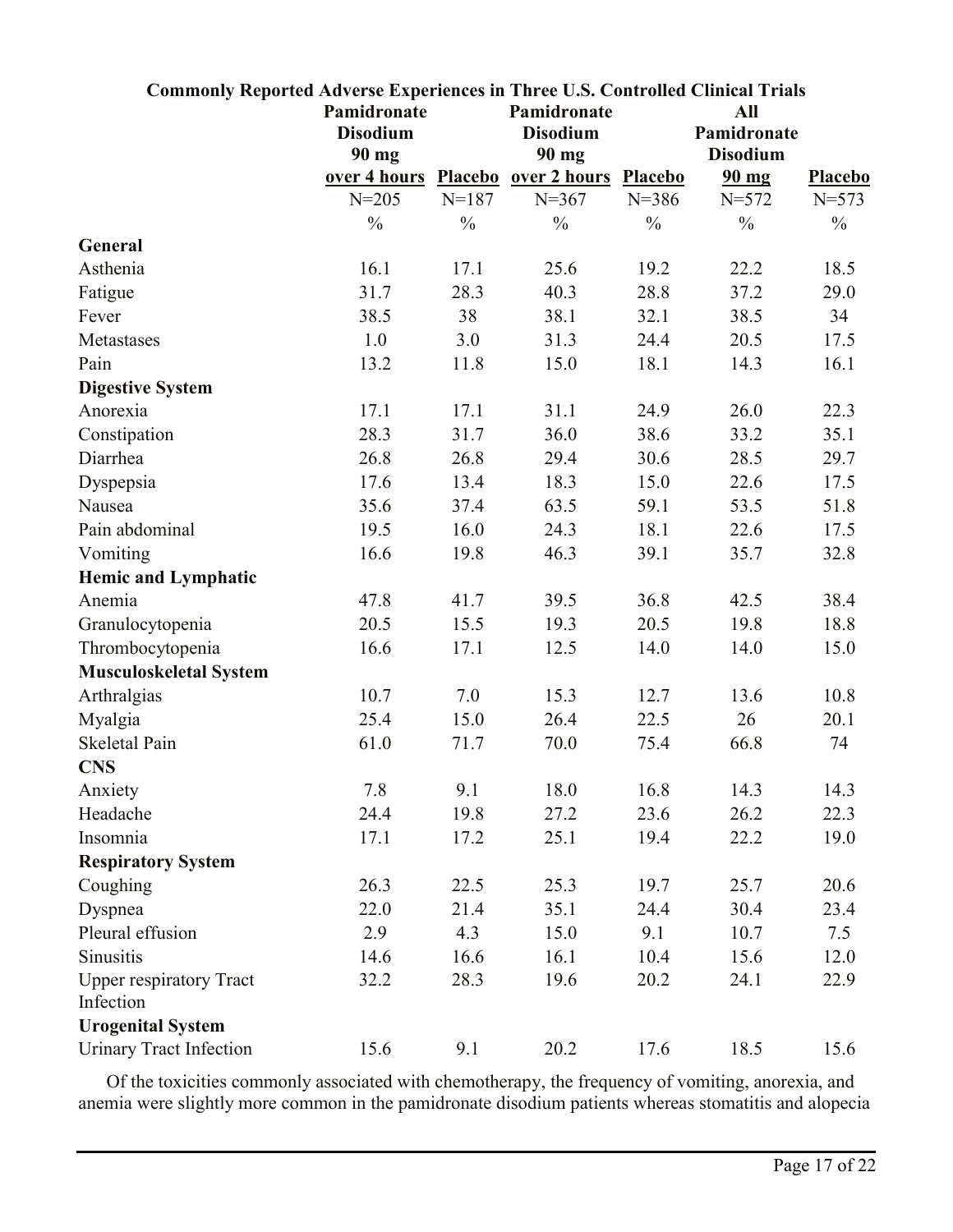occurred at a frequency similar to that in placebo patients. In the breast cancer trials, mild elevations of serum creatinine occurred in 18.5% of pamidronate disodium patients and 12.3% of placebo patients. Mineral and electrolyte disturbances, including hypocalcemia, were reported rarely and in similar percentages of pamidronate disodium-treated patients compared with those in the placebo group. The reported frequencies of hypocalcemia, hypokalemia, hypophosphatemia, and hypomagnesemia for pamidronate disodium-treated patients were 3.3%, 10.5%, 1.7%, and 4.4%, respectively, and for placebotreated patients were 1.2%, 12%, 1.7%, and 4.5%, respectively. In previous hypercalcemia of malignancy trials, patients treated with pamidronate disodium (60 or 90 mg over 24 hours) developed electrolyte abnormalities more frequently (see **ADVERSE REACTIONS,** *Hypercalcemia of Malignancy*).

Arthralgias and myalgias were reported slightly more frequently in the pamidronate disodium group than in the placebo group  $(13.6\% \text{ and } 26\% \text{ vs } 10.8\% \text{ and } 20.1\% \text{, respectively}).$ 

In multiple myeloma patients, there were five pamidronate disodium-related serious and unexpected adverse experiences. Four of these were reported during the 12-month extension of the multiple myeloma trial. Three of the reports were of worsening renal function developing in patients with progressive multiple myeloma or multiple myeloma-associated amyloidosis. The fourth report was the adult respiratory distress syndrome developing in a patient recovering from pneumonia and acute gangrenous cholecystitis. One pamidronate disodium-treated patient experienced an allergic reaction characterized by swollen and itchy eyes, runny nose, and scratchy throat within 24 hours after the sixth infusion.

In the breast cancer trials, there were four pamidronate disodium-related adverse experiences, all moderate in severity, that caused a patient to discontinue participation in the trial. One was due to interstitial pneumonitis, another to malaise and dyspnea. One pamidronate disodium patient discontinued the trial due to a symptomatic hypocalcemia. Another pamidronate disodium patient discontinued therapy due to severe bone pain after each infusion, which the investigator felt was trial-drug-related.

#### **Renal Toxicity**

In a study of the safety and efficacy of pamidronate disodium 90 mg (2 hour infusion) versus Zometa<sup>®</sup> 4 mg (15 minute infusion) in bone metastases patients with multiple myeloma or breast cancer, renal deterioration was defined as an increase in serum creatinine of 0.5 mg/dL for patients with normal baseline creatinine ( $\leq 1.4$  mg/dL) or an increase of 1.0 mg/dL for patients with an abnormal baseline creatinine ( $\geq 1.4$  mg/dL). The following are data on the incidence of renal deterioration in patients in this trial. See table below.

| <b>Patient Population/Baseline Creatinine</b> |        | Pamidronate Disodium<br>$90 \text{ mg}/2 \text{ hours}$ | Zometa <sup>®</sup><br>$4 \text{ mg}/15 \text{ minutes}$ |           |  |
|-----------------------------------------------|--------|---------------------------------------------------------|----------------------------------------------------------|-----------|--|
|                                               | n/N    | (%)                                                     | n/N                                                      | (%)       |  |
| Normal                                        | 20/246 | $(8.1\%)$                                               | 23/246                                                   | $(9.3\%)$ |  |
| Abnormal                                      | 2/22   | $(9.1\%)$                                               | 1/26                                                     | $(3.8\%)$ |  |
| Total                                         | 22/268 | $(8.2\%)$                                               | 24/272                                                   | $(8.8\%)$ |  |

# **Incidence of Renal Function Deterioration in Multiple Myeloma and Breast Cancer Patients with Normal and Abnormal Serum Creatinine at Baseline\***

Patients were randomized following the 15-minute infusion amendment for the Zometa<sup>®</sup> arm. Zometa® is a registered trademark of Novartis.

#### **Post-Marketing Experience**

The following adverse reactions have been reported during post-approval use of pamidronate disodium. Because these reports are from a population of uncertain size and are subject to confounding factors, it is not possible to reliably estimate their frequency or establish a causal relationship to drug exposure. The following adverse reactions have been reported in post-marketing use: *General:* reactivation of Herpes simplex and Herpes zoster, influenza-like symptoms; *CNS:* confusion and visual hallucinations,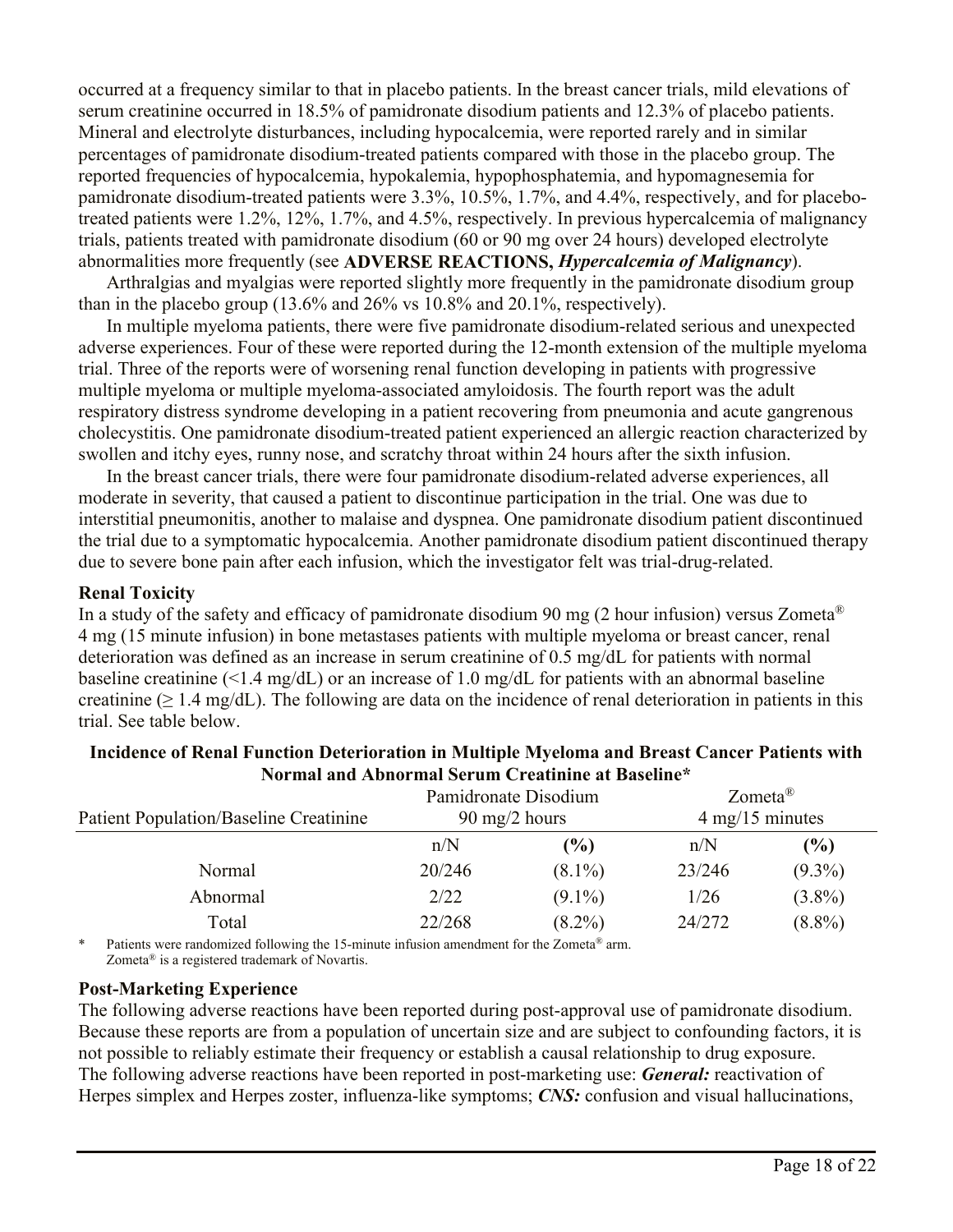sometimes in the presence of electrolyte imbalance; *Skin:* rash, pruritus; *Special senses:* conjunctivitis, orbital inflammation; *Renal and urinary disorders:* focal segmental glomerulosclerosis including the collapsing variant, nephrotic syndrome; renal tubular disorders (RTD); tubulointerstitial nephritis, and glomerulonephropathies. *Laboratory abnormalities:* hyperkalemia, hypernatremia, hematuria. Rare instances of allergic manifestations have been reported, including hypotension, dyspnea, or angioedema, and, very rarely, anaphylactic shock. Pamidronate disodium is contraindicated in patients with clinically significant hypersensitivity to pamidronate disodium or other bisphosphonates (see

**CONTRAINDICATIONS.**) *Respiratory, thoracic and mediastinal disorders:* adult respiratory distress syndrome (ARDS), interstitial lung disease (ILD). *Musculoskeletal and connective tissue disorders:* severe and occasionally incapacitating bone, joint, and/or muscle pain.

Cases of osteonecrosis (primarily involving the jaw) have been reported predominantly in cancer patients treated with intravenous bisphosphonates, including pamidronate disodium. Many of these patients were also receiving chemotherapy and corticosteroids which may be risk factors for ONJ. Data suggest a greater frequency of reports of ONJ in certain cancers, such as advanced breast cancer and multiple myeloma. The majority of the reported cases are in cancer patients following invasive dental procedures, such as tooth extraction. It is therefore prudent to avoid invasive dental procedures as recovery may be prolonged (See **PRECAUTIONS**).

Atypical subtrochanteric and diaphyseal femoral fractures have been reported with bisphosphonate therapy, including pamidronate disodium (See **PRECAUTIONS**).

### **OVERDOSAGE**

There have been several cases of drug maladministration of intravenous pamidronate disodium in hypercalcemia patients with total doses of 225 mg to 300 mg given over 2½ to 4 days. All of these patients survived, but they experienced hypocalcemia that required intravenous and/or oral administration of calcium. **Single doses of pamidronate disodium should not exceed 90 mg and the duration of the intravenous infusion should be no less than 2 hours** (See **WARNINGS**).

In addition, one obese woman (95 kg) who was treated with 285 mg of pamidronate disodium/day for 3 days experienced high fever (39.5°C), hypotension (from 170/90 mmHg to 90/60 mmHg), and transient taste perversion, noted about 6 hours after the first infusion. The fever and hypotension were rapidly corrected with steroids.

If overdosage occurs, symptomatic hypocalcemia could also result; such patients should be treated with short-term intravenous calcium.

## **DOSAGE AND ADMINISTRATION**

#### **Hypercalcemia of Malignancy**

Consideration should be given to the severity of as well as the symptoms of hypercalcemia. Vigorous saline hydration alone may be sufficient for treating mild, asymptomatic hypercalcemia.

Overhydration should be avoided in patients who have potential for cardiac failure. In hypercalcemia associated with hematologic malignancies, the use of glucocorticoid therapy may be helpful.

#### *Moderate Hypercalcemia*

**The recommended dose of pamidronate disodium in moderate hypercalcemia (corrected serum calcium\* of approximately 12 to 13.5 mg/dL) is 60 to 90 mg given as a SINGLE DOSE, intravenous infusion over 2 to 24 hours. Longer infusions (i.e., >2 hours) may reduce the risk for renal toxicity, particularly in patients with preexisting renal insufficiency.**

#### *Severe Hypercalcemia*

**The recommended dose of pamidronate disodium in severe hypercalcemia (corrected serum calcium\* >13.5 mg/dL) is 90 mg given as a SINGLE DOSE, intravenous infusion over 2 to 24 hours.**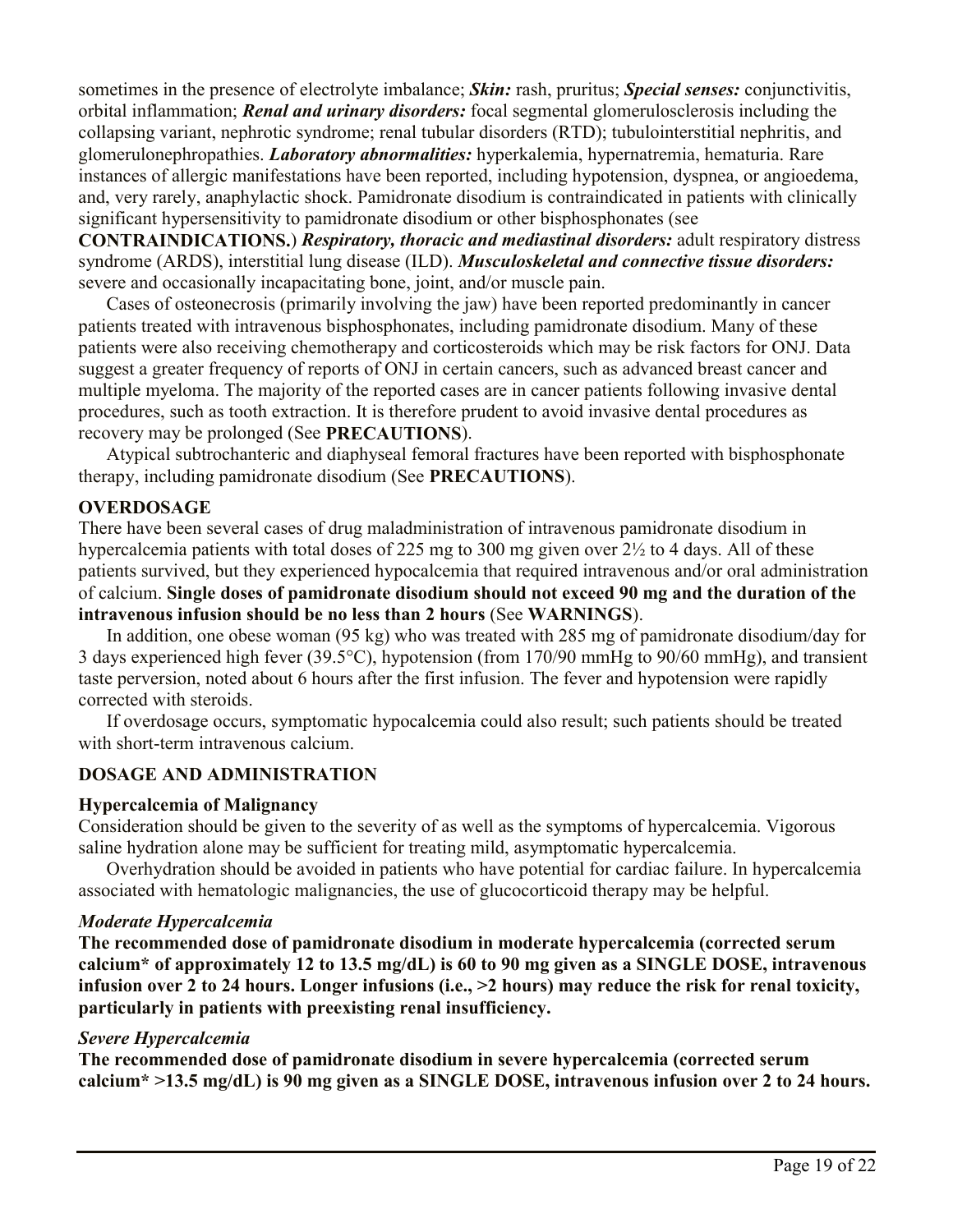## **Longer infusions (i.e., >2 hours) may reduce the risk for renal toxicity, particularly in patients with preexisting renal insufficiency.**

Albumin-corrected serum calcium (CCa, mg/dL) = serum calcium, mg/dL + 0.8 (4.0-serum albumin, g/dL).

#### *Retreatment*

A limited number of patients have received more than one treatment with pamidronate disodium for hypercalcemia. Retreatment with pamidronate disodium, in patients who show complete or partial response initially, may be carried out if serum calcium does not return to normal or remain normal after initial treatment. **It is recommended that a minimum of 7 days elapse before retreatment, to allow for full response to the initial dose.** The dose and manner of retreatment is identical to that of the initial therapy.

## **Paget's Disease**

**The recommended dose of pamidronate disodium in patients with moderate to severe Paget's disease of bone is 30 mg daily, administered as a 4-hour infusion on 3 consecutive days for a total dose of 90 mg.**

### *Retreatment*

A limited number of patients with Paget's disease have received more than one treatment of pamidronate disodium in clinical trials. When clinically indicated, patients should be retreated at the dose of initial therapy.

## **Osteolytic Bone Lesions of Multiple Myeloma**

## **The recommended dose of pamidronate disodium in patients with osteolytic bone lesions of multiple myeloma is 90 mg administered as a 4-hour infusion given on a monthly basis.**

Patients with marked Bence-Jones proteinuria and dehydration should receive adequate hydration prior to pamidronate disodium infusion.

Limited information is available on the use of pamidronate disodium in multiple myeloma patients with a serum creatinine  $\geq 3.0$  mg/dL.

Patients who receive pamidronate disodium should have serum creatinine assessed prior to each treatment. Treatment should be withheld for renal deterioration. In a clinical study, renal deterioration was defined as follows:

- For patients with normal baseline creatinine, increase of 0.5 mg/dL.
- For patients with abnormal baseline creatinine, increase of  $1.0 \text{ mg/dL}$ .

In this clinical study, pamidronate disodium treatment was resumed only when the creatinine returned to within 10% of the baseline value.

The optimal duration of therapy is not yet known, however, in a study of patients with myeloma, final analysis after 21 months demonstrated overall benefits (see *Clinical Trials* section).

## **Osteolytic Bone Metastases of Breast Cancer**

### **The recommended dose of pamidronate disodium in patients with osteolytic bone metastases is 90 mg administered over a 2-hour infusion given every 3 to 4 weeks.**

Pamidronate disodium has been frequently used with doxorubicin, fluorouracil, cyclophosphamide, methotrexate, mitoxantrone, vinblastine, dexamethasone, prednisone, melphalan, vincristine, megesterol, and tamoxifen. It has been given less frequently with etoposide, cisplatin, cytarabine, paclitaxel, and aminoglutethimide.

Patients who receive pamidronate disodium should have serum creatinine assessed prior to each treatment. Treatment should be withheld for renal deterioration. In a clinical study, renal deterioration was defined as follows:

• For patients with normal baseline creatinine, increase of 0.5 mg/dL.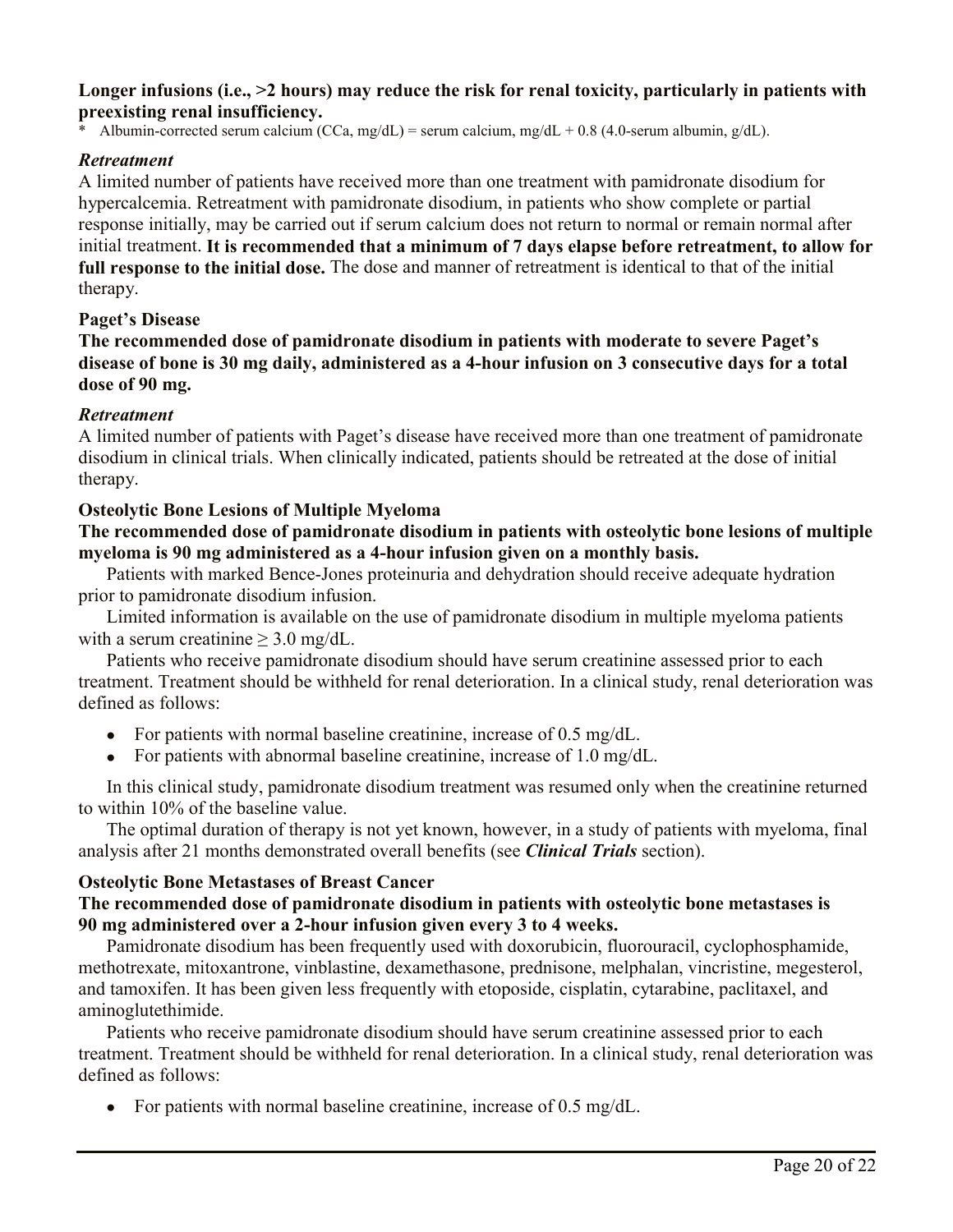• For patients with abnormal baseline creatinine, increase of 1.0 mg/dL.

In this clinical study, pamidronate disodium treatment was resumed only when the creatinine returned to within 10% of the baseline value.

The optimal duration of therapy is not known, however, in two breast cancer studies, final analyses performed after 24 months of therapy demonstrated overall benefits (see *Clinical Trials* section).

#### **Calcium and Vitamin D Supplementation**

In the absence of hypercalcemia, patients with predominantly lytic bone metastases or multiple myeloma, who are at risk of calcium or vitamin D deficiency, and patients with Paget's disease of the bone, should be given oral calcium and vitamin D supplementation in order to minimize the risk of hypocalcemia.

#### **Method of Administration DUE TO THE RISK OF CLINICALLY SIGNIFICANT DETERIORATION IN RENAL FUNCTION, WHICH MAY PROGRESS TO RENAL FAILURE, SINGLE DOSES OF PAMIDRONATE DISODIUM SHOULD NOT EXCEED 90 MG (SEE WARNINGS).**

There must be strict adherence to the intravenous administration recommendations for pamidronate disodium in order to decrease the risk of deterioration in renal function.

### **Hypercalcemia of Malignancy**

The daily dose must be administered as an intravenous infusion over at least 2 to 24 hours for the 60 mg and 90-mg doses. The recommended dose should be diluted in 1000 mL of sterile 0.45% or 0.9% Sodium Chloride, USP, or 5% Dextrose Injection, USP. This infusion solution is stable for up to 24 hours at room temperature.

#### **Paget's Disease**

The recommended daily dose of 30 mg should be diluted in 500 mL of sterile 0.45% or 0.9% Sodium Chloride, USP, or 5% Dextrose Injection, USP, and administered over a 4-hour period for 3 consecutive days.

#### **Osteolytic Bone Metastases of Breast Cancer**

The recommended dose of 90 mg should be diluted in 250 mL of sterile 0.45% or 0.9% Sodium Chloride, USP, or 5% Dextrose Injection, USP, and administered over a 2-hour period every 3 to 4 weeks.

#### **Osteolytic Bone Lesions of Multiple Myeloma**

The recommended dose of 90 mg should be diluted in 500 mL of sterile 0.45% or 0.9% Sodium Chloride, USP, or 5% Dextrose Injection, USP, and administered over a 4-hour period on a monthly basis.

**Pamidronate disodium must not be mixed with calcium-containing infusion solutions, such as Ringer's solution, and should be given in a single intravenous solution and line separate from all other drugs.**

**Note: Parenteral drug products should be inspected visually for particulate matter and discoloration prior to administration, whenever solution and container permit.**

#### **HOW SUPPLIED**

*Vials* – 3 mg/mL, 10 mL vial - each contains 30 mg of Pamidronate Disodium and 470 mg of Mannitol, USP in 10 mL Water for Injection, USP.

| <b>Unit of Sale</b>          | <b>Concentration</b>          |
|------------------------------|-------------------------------|
| NDC 61703-324-18             | $30 \text{ mg}/10 \text{ mL}$ |
| Carton of 1 Single-dose vial | $(3 \text{ mg/mL})$           |